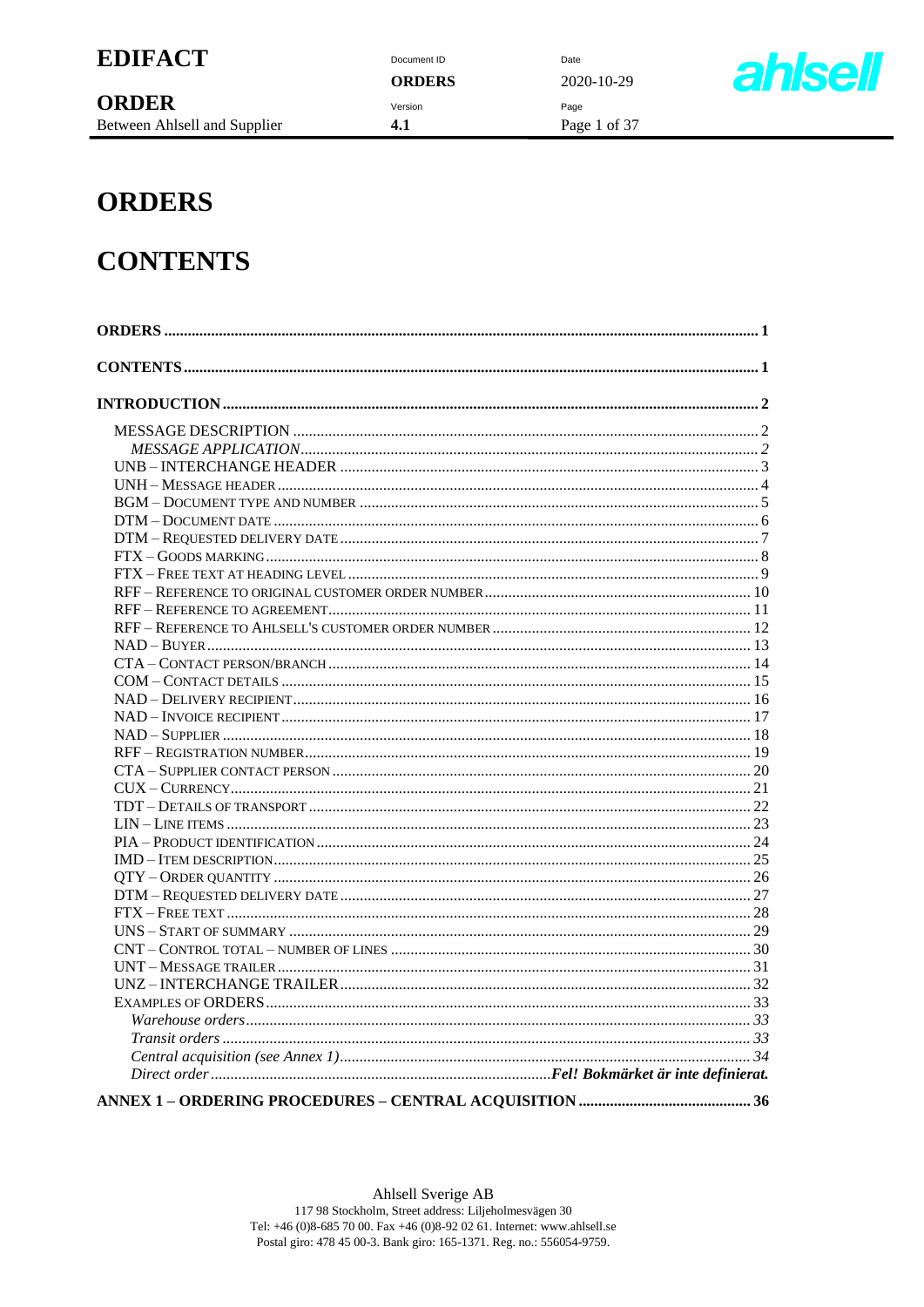**ORDERS** 2020-10-29



# **INTRODUCTION**

Each segment used by Ahlsell is described individually. The segment identity must be given with its tag, which is expressed with three letters.

The following codes are used in the field explanation for the message descriptions below.

- **R** Requested
- 
- **O** Optional<br>**D** Depende Dependent (dependent on other information)
- **A** Advised<br>**N** Not used
- Not used

The content of each segment is then covered element by element.

The exchange of information between two parties is always regulated by a bilateral agreement. Ahlsell uses NEA's technical appendix as agreement. This shall be updated and signed by the parties before start of production.

If nothing else has been agreed, more than one order may be transferred within one transaction.

### **MESSAGE DESCRIPTION**

#### **MESSAGE APPLICATION**

The order message is intended for routine orders within the framework of a commercial agreement between two parties – the buyer (BY) and the supplier (SU). The order can consist of one or more items.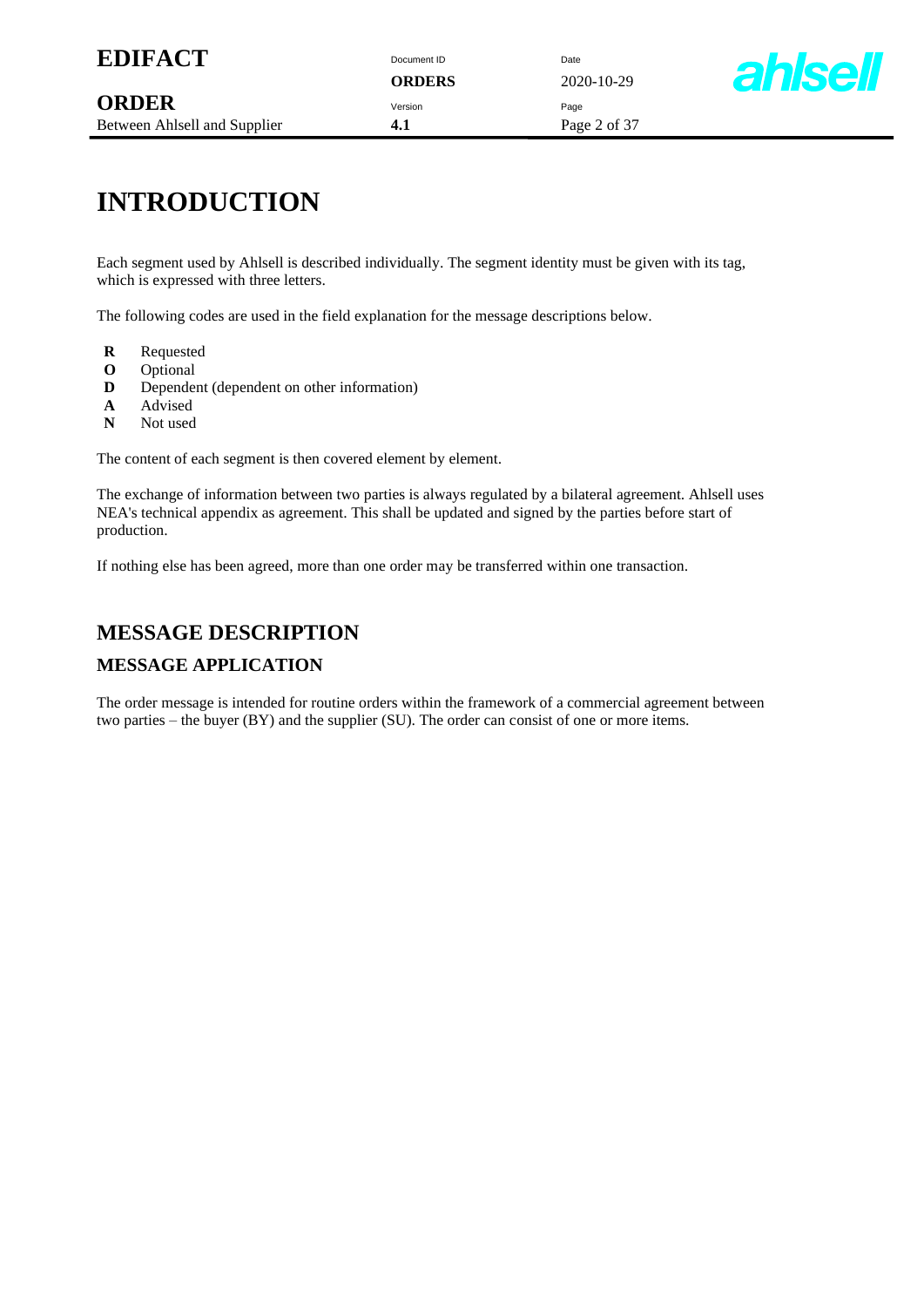| <b>EDIFACT</b>                               |      |                                           | Document ID<br><b>ORDERS</b> | Date<br>2020-10-29                                                                                                          | <b>ahlsel</b>                                                                                                                                            |  |
|----------------------------------------------|------|-------------------------------------------|------------------------------|-----------------------------------------------------------------------------------------------------------------------------|----------------------------------------------------------------------------------------------------------------------------------------------------------|--|
| <b>ORDER</b><br>Between Ahlsell and Supplier |      |                                           |                              | Version<br>4.1                                                                                                              | Page<br>Page 3 of 37                                                                                                                                     |  |
|                                              |      |                                           |                              |                                                                                                                             |                                                                                                                                                          |  |
|                                              |      | <b>UNB-INTERCHANGE HEADER</b>             |                              |                                                                                                                             |                                                                                                                                                          |  |
|                                              | S001 | <b>SYNTAX IDENTIFIER</b>                  | $\mathbf R$                  |                                                                                                                             |                                                                                                                                                          |  |
|                                              | 0001 | Syntax identifier                         | $\mathbf R$                  | <b>UNOC</b>                                                                                                                 |                                                                                                                                                          |  |
|                                              | 0002 | Syntax version nummer                     | $\mathbf R$                  | 3                                                                                                                           |                                                                                                                                                          |  |
|                                              | S002 | <b>INTERCHANGE SENDER</b>                 | $\mathbf R$                  |                                                                                                                             |                                                                                                                                                          |  |
|                                              | 0004 | Sender identification                     | $\mathbf R$                  |                                                                                                                             | Ahlsell Sverige normally transmitts7318270000006.<br>Ahlsell Finland normally transmitts 003718191538.<br>Ahlsell Norge normally transmitts NO910478656. |  |
|                                              | 0007 | Partner identification code<br>qualifier  | $\mathbb{R}$                 | Ahlsell Sverige normally transmitts 14.<br>Ahlsell Finland normally transmitts ZZ.<br>Ahlsell Norge normally transmitts ZZ. |                                                                                                                                                          |  |
|                                              | S003 | <b>INTERCHANGE RECIPIENT</b>              | $\mathbf R$                  | 93A                                                                                                                         |                                                                                                                                                          |  |
|                                              | 0010 | Recipient identification                  | $\mathbb{R}$                 |                                                                                                                             |                                                                                                                                                          |  |
|                                              | 0007 | Partner identification code               | ${\bf R}$                    |                                                                                                                             |                                                                                                                                                          |  |
|                                              | S004 | qualifier<br><b>DATE/TIME OF</b>          | ${\bf R}$                    |                                                                                                                             |                                                                                                                                                          |  |
|                                              | 0017 | <b>PREPARATION</b><br>Date of preparation | ${\bf R}$                    | Date for transaction (YYMMDD)                                                                                               |                                                                                                                                                          |  |
|                                              | 0019 | Time of preparation                       | $\mathbb{R}$                 | Time for transaction (HHMM)                                                                                                 |                                                                                                                                                          |  |
|                                              | 0020 | Interchange control reference             | $\mathbb{R}$                 |                                                                                                                             |                                                                                                                                                          |  |

# **Exempel**

UNB+UNOC:3+7318270000006:14+XXXX:XX+130214:1350+924'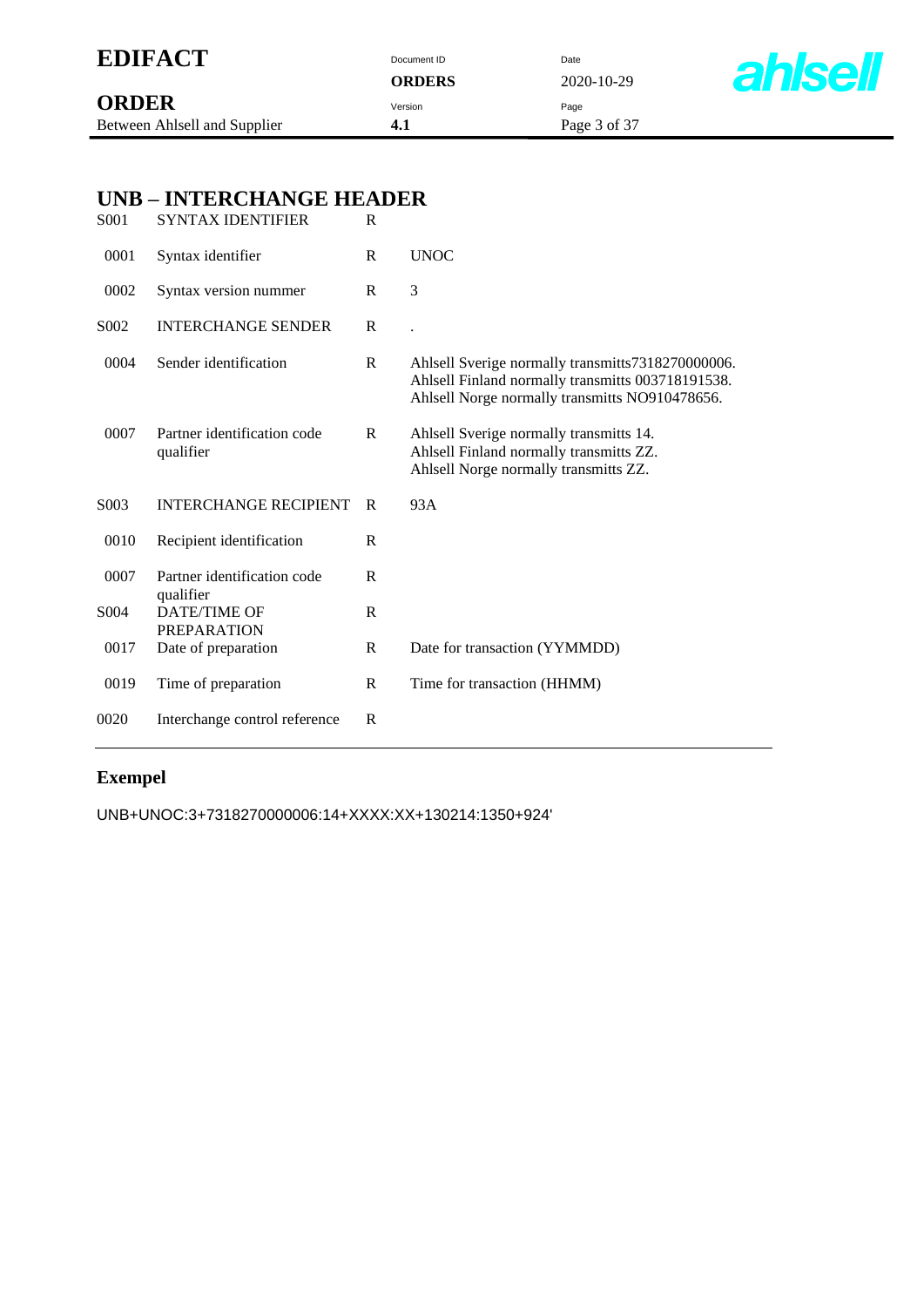| <b>EDIFACT</b> | Document ID | Date |
|----------------|-------------|------|
|                |             |      |

|                              | -------- | ---  |
|------------------------------|----------|------|
| <b>ORDER</b>                 | Version  | Paɑe |
| Between Ahlsell and Supplier |          | Pag  |

**ORDERS** 2020-10-29 **4.1** Page 4 of 37



# **UNH – Message header**

| 0062              | Message reference number  | R | Message reference number. Mandatory.<br>The same reference must be found in the message trailer (UNT). |
|-------------------|---------------------------|---|--------------------------------------------------------------------------------------------------------|
| S <sub>0</sub> 09 | Message type identifier   |   | Message type identifier.                                                                               |
| 0065              | Message type              | R | <b>ORDERS</b> – message name                                                                           |
| 0052              | Message version           | R | $D$ – Draft                                                                                            |
| 0054              | Message version           | R | 93A                                                                                                    |
| 0051              | Controlling agency        | R | $UN - United Nations$                                                                                  |
| 0057              | Association assigned code | R | $EAN007 - Version control number$                                                                      |
|                   |                           |   |                                                                                                        |

### **Example**

UNH+1+ORDERS:D:93A:UN:EAN007'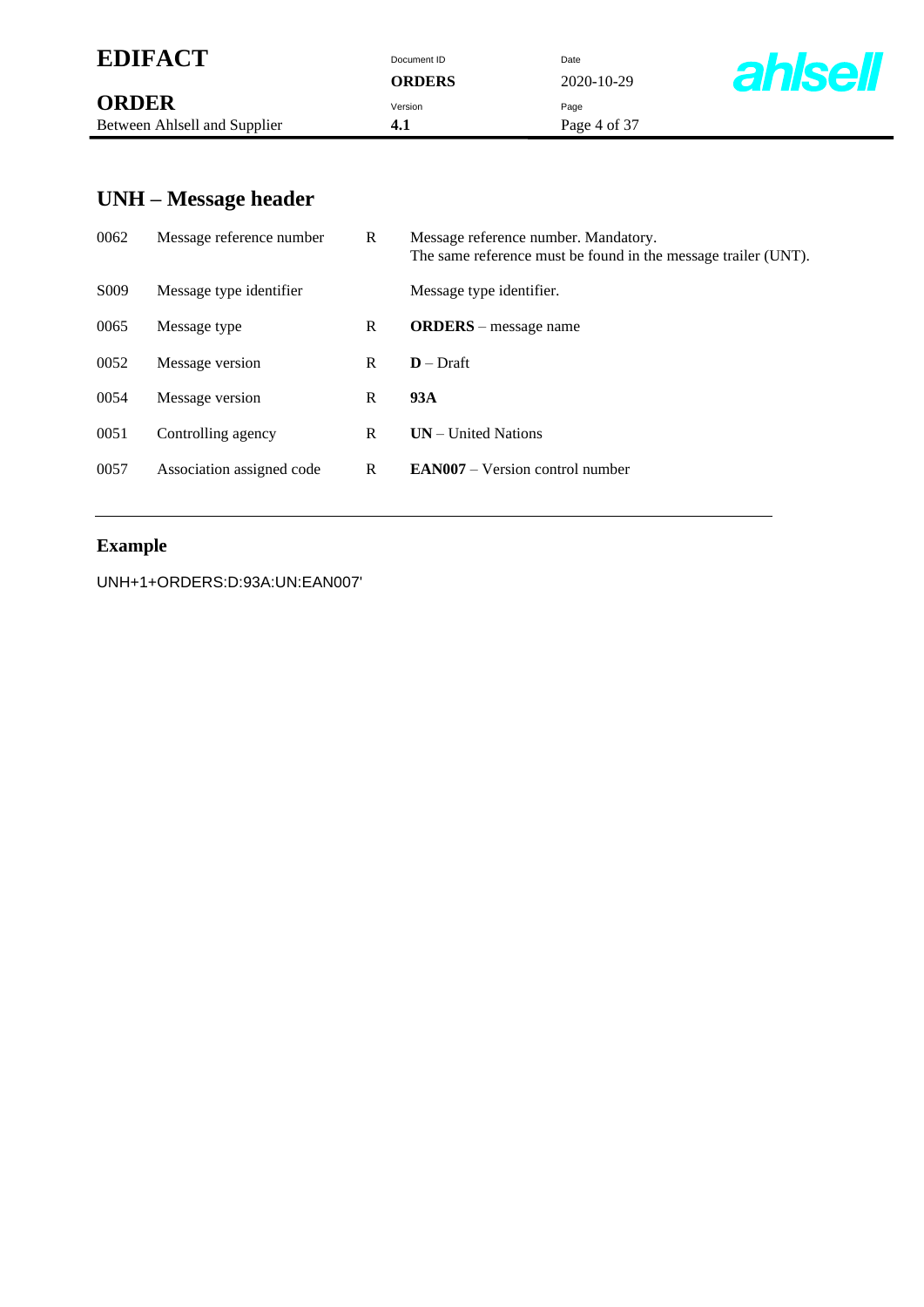### **BGM – Document type and number**

Here, Ahlsell identifies the order type: stock order, special order transit or special order drop-ship. Ahlsell Sverige AB sends the following values unless other arrangements are made in the technical appendices:

| CO <sub>02</sub> | Document            | R | Document name. Mandatory. Expressed as a code.                                                                                                                                                                        |
|------------------|---------------------|---|-----------------------------------------------------------------------------------------------------------------------------------------------------------------------------------------------------------------------|
| 1001             | Document name, code | R | $220$ – Stock order<br>$234$ – Special order transit<br>$235$ – Special order drop-ship<br>$236$ – Central acquisition<br>(see Annex 1).                                                                              |
|                  | Document number     | R | Application's unique ID for the message (Ahlsell's order no.).                                                                                                                                                        |
|                  |                     |   | The value after the dash corresponds to the warehouse where the call-<br>off orderer is situated. In order responses and invoices, it is sufficient<br>to use the order number by itself (the value before the dash). |

#### **Example**

BGM+220+10746291-002'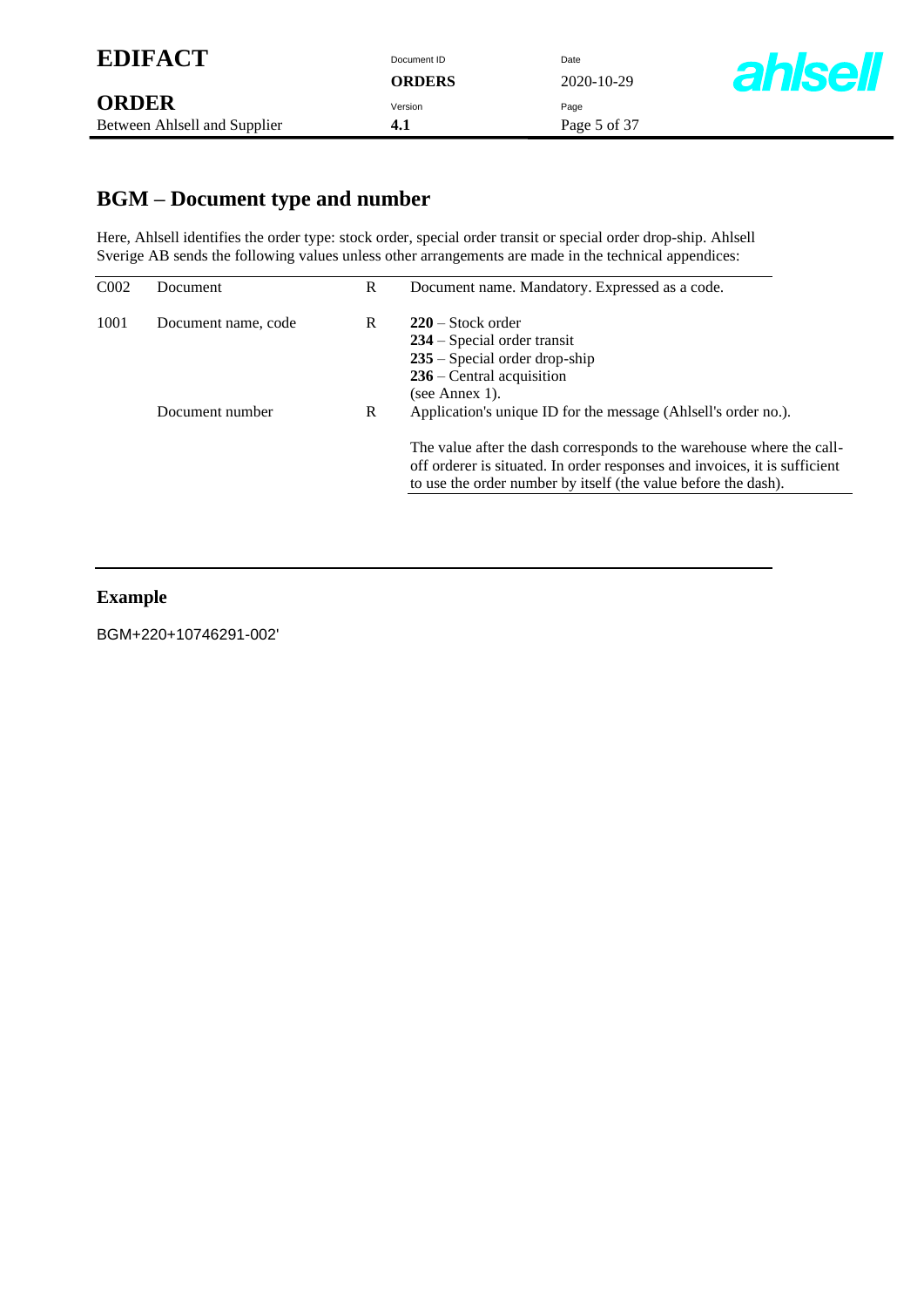| <b>EDIFACT</b>               | Document ID<br><b>ORDERS</b> | Date<br>2020-10-29 | <b>ahlsell</b> |
|------------------------------|------------------------------|--------------------|----------------|
| <b>ORDER</b>                 | Version                      | Page               |                |
| Between Ahlsell and Supplier | 4.1                          | Page 6 of 37       |                |

### **DTM – Document date**

| C <sub>507</sub> | Date                   | R | Indicate date                                         |
|------------------|------------------------|---|-------------------------------------------------------|
| 2005             | Date qualifier         | R | $137$ – Order date – date when the order was created. |
| 2380             | Date value             | R | Date in the format SSYYMMDD.                          |
| 2379             | Date, format qualifier | R | 102 – The format for the above date is SSYYMMDD       |

# **Example**

DTM+137:20100316:102'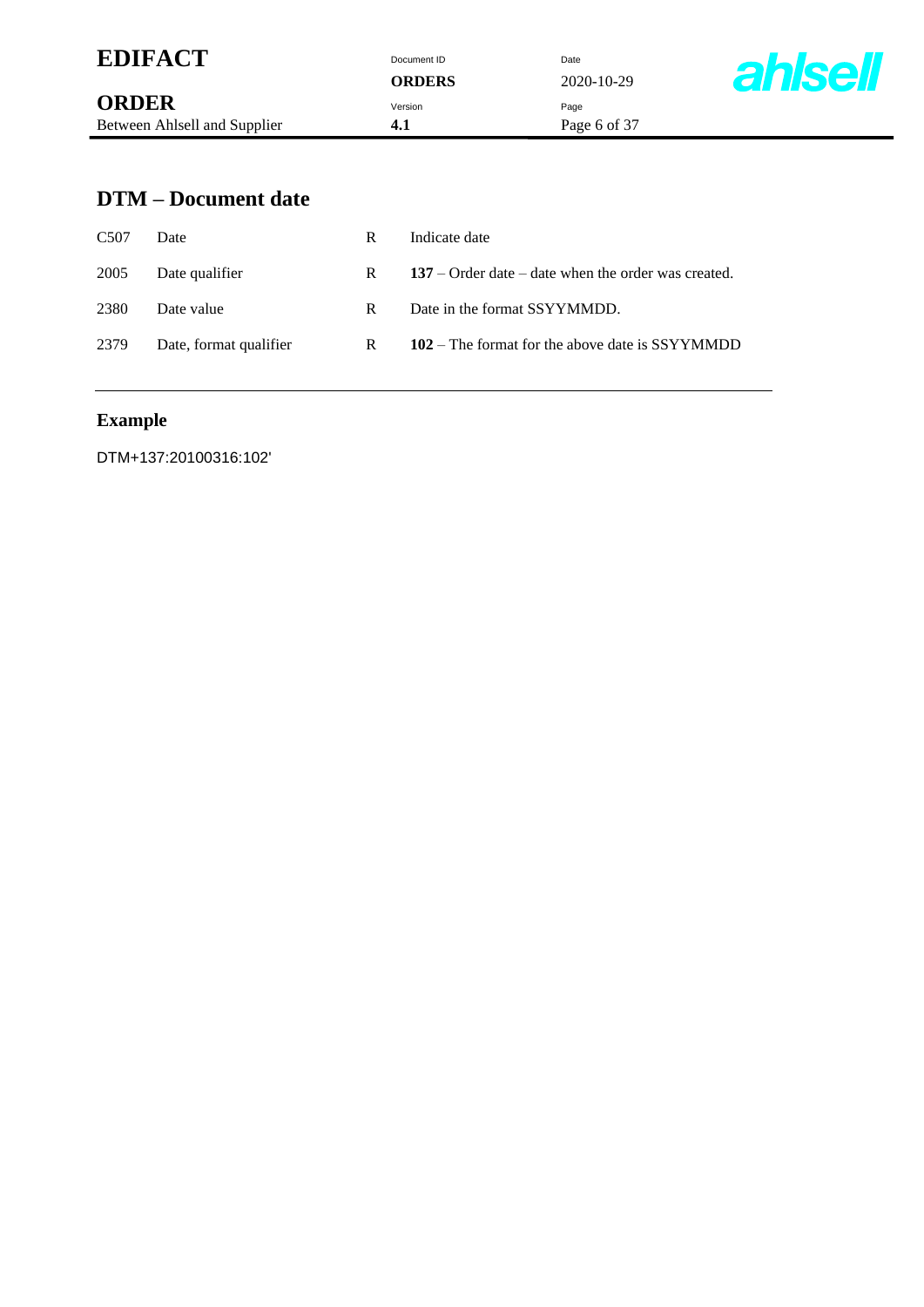| <b>EDIFACT</b>               | Document ID   | Date         |                |
|------------------------------|---------------|--------------|----------------|
|                              | <b>ORDERS</b> | 2020-10-29   | <b>ahlsell</b> |
| <b>ORDER</b>                 | Version       | Page         |                |
| Between Ahlsell and Supplier | 4.1           | Page 7 of 37 |                |

# **DTM – Requested delivery date**

| C <sub>507</sub> | Date                   | R | Indicate date                                   |
|------------------|------------------------|---|-------------------------------------------------|
| 2005             | Date qualifier         | R | $2 -$ Requested delivery date.                  |
| 2380             | Date value             | R | Date in the format SSYYMMDD                     |
| 2379             | Date, format qualifier | R | 102 – The format for the above date is SSYYMMDD |

Ahlsell always and only communicates the date when the goods shall be at the delivery location, regardless of whether it is Ahlsell's warehouse or the end customer.

#### **Example**

DTM+2:20100316:102'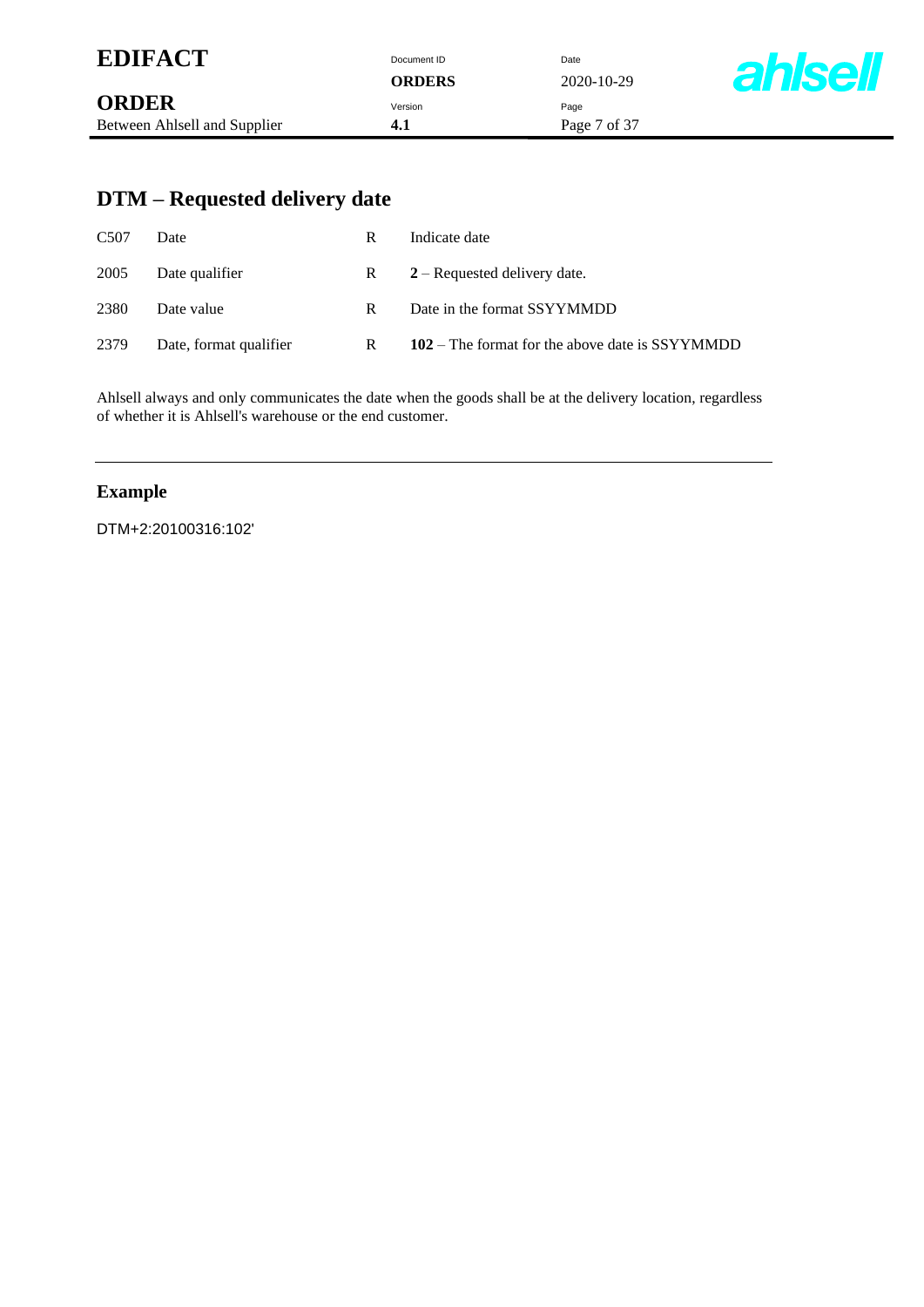| <b>EDIFACT</b>                                          |     | Document ID<br><b>ORDERS</b> | Date<br>$2020 - 10 - 29$                                       | <b>ahlsell</b> |
|---------------------------------------------------------|-----|------------------------------|----------------------------------------------------------------|----------------|
| <b>ORDER</b><br>Between Ahlsell and Supplier            | 4.1 | Version                      | Page<br>Page 8 of 37                                           |                |
| $FTX - Goods$ marking<br>4451<br>Text subject qualifier | R   | $MKS - Goods$ marking.       | Code indicating usage area for the information in the segment. |                |

C108 Text string The text field is used by the buyer to indicate whether any special text

is required as goods marking for the entire order.

4440 Free text line 1 R Line 1.

For direct acquisition, the marking is sent from Ahlsell's customer order. This marking must be included on the package and the transport documents for the receiving department of Ahlsell's customer. For orders to warehouse and transit acquisition, Ahlsell's purchaser order number is sent here. This can be returned as a goods mark, but this is not required.

#### **Example**

FTX+MKS+++102708'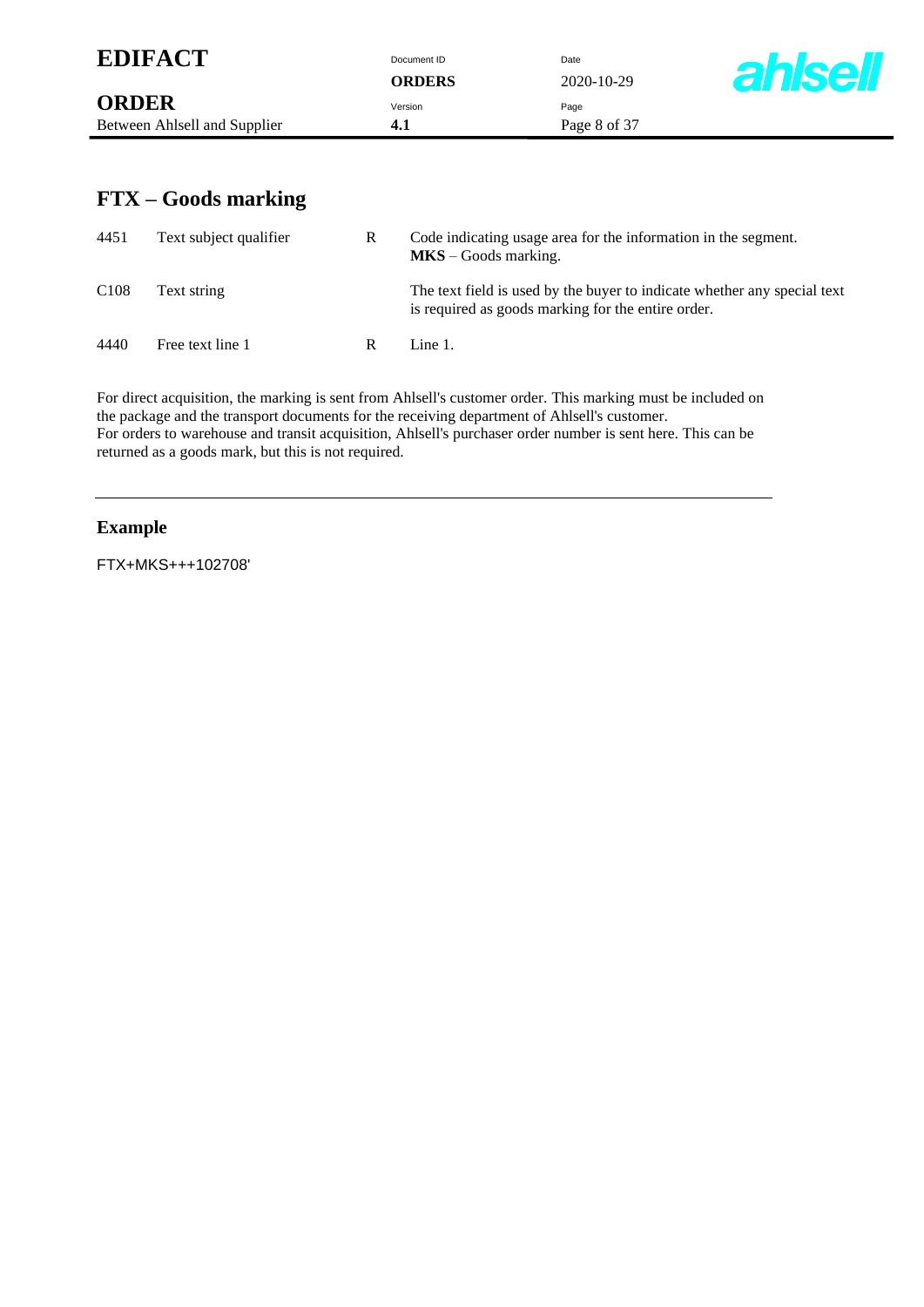| <b>EDIFACT</b>               | Document ID   | Date         |                |
|------------------------------|---------------|--------------|----------------|
|                              | <b>ORDERS</b> | 2020-10-29   | <b>ahlsell</b> |
| <b>ORDER</b>                 | Version       | Page         |                |
| Between Ahlsell and Supplier | 4.1           | Page 9 of 37 |                |

# **FTX – Free text at heading level**

| 4451             | Text subject qualifier | R | Code indicating usage area for the information in the segment.<br><b>ZZZ</b> – Mutually defined by trading partners. |
|------------------|------------------------|---|----------------------------------------------------------------------------------------------------------------------|
| C <sub>108</sub> | Text string            |   | Free text, one to five lines.                                                                                        |
| 4440             | Free text line 1       | R | Line $1$ .                                                                                                           |
| 4440             | Free text line 2       | D | Line $2$ .                                                                                                           |
| 4440             | Free text line 3       | D | Line 3.                                                                                                              |
| 4440             | Free text line 4       | D | Line 4.                                                                                                              |

For transit and direct acquisition to customer, contains remarks about the order that must be read by the supplier.

### **Example**

FTX+ZZZ+++Message to Supp, e.g. Crane truck, unloading with time window' FTX+ZZZ+++VB Text line 2 from customer order'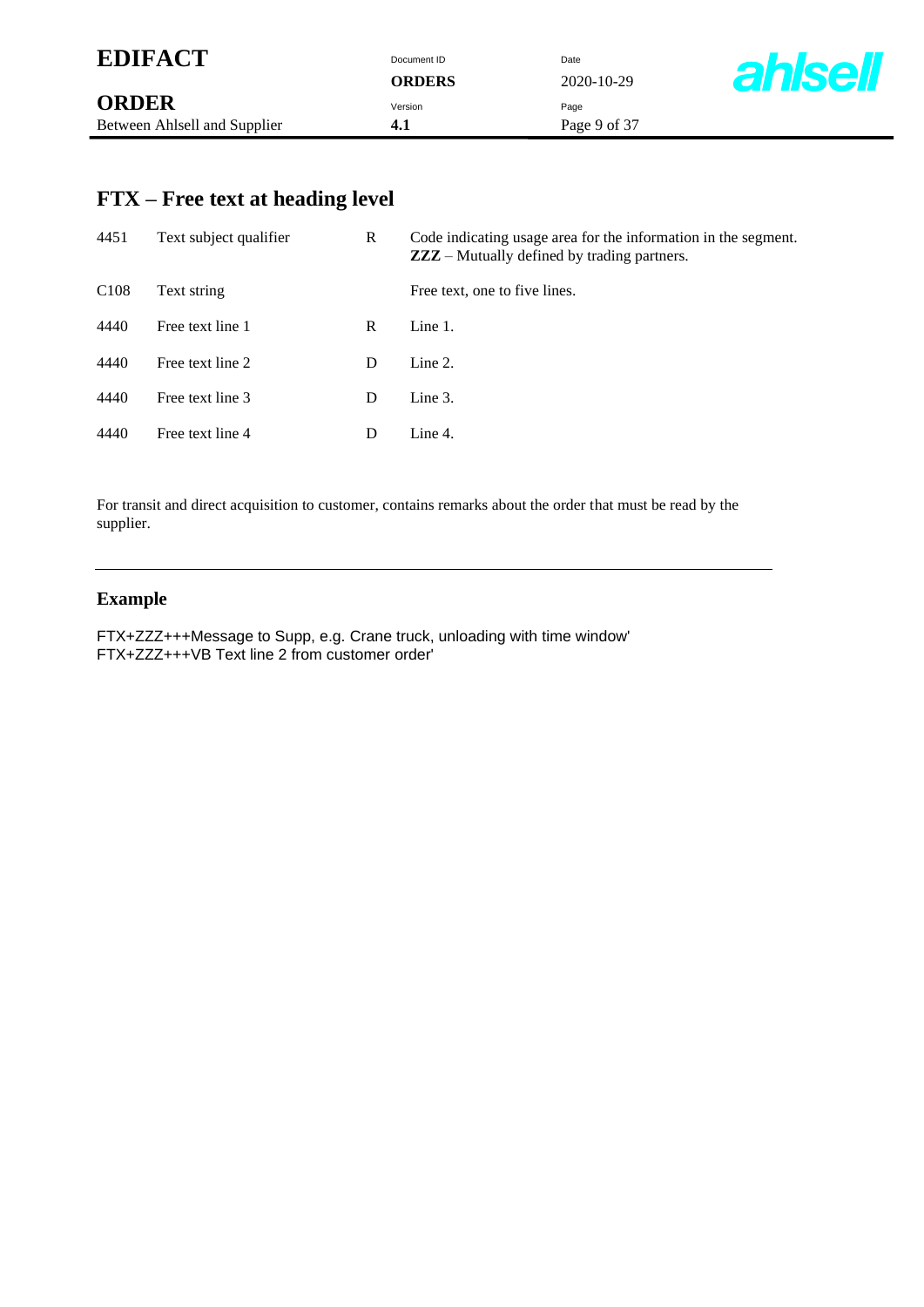| <b>EDIFACT</b>               | Document ID   | Date            |                |
|------------------------------|---------------|-----------------|----------------|
|                              | <b>ORDERS</b> | 2020-10-29      | <b>ahlsell</b> |
| <b>ORDER</b>                 | Version       | Page            |                |
| Between Ahlsell and Supplier | 4.1           | Page 10 of $37$ |                |

# **RFF – Reference to original customer order number**

| C <sub>506</sub> | Reference           | R | References to related documents.                        |
|------------------|---------------------|---|---------------------------------------------------------|
| 1153             | Reference qualifier | R | $CO$ – Reference to order number of Ahlsell's customer. |
| 1154             | Reference number    | R |                                                         |

For direct acquisition and transit conveyance, the order number of Ahlsell's customer from the original purchase order to Ahlsell is sent here. Should be sent on goods and transport documents.

At central acquisition this information is not being sent. (See Annex 1)

#### **Example**

RFF+CO:Ahl customer order no.'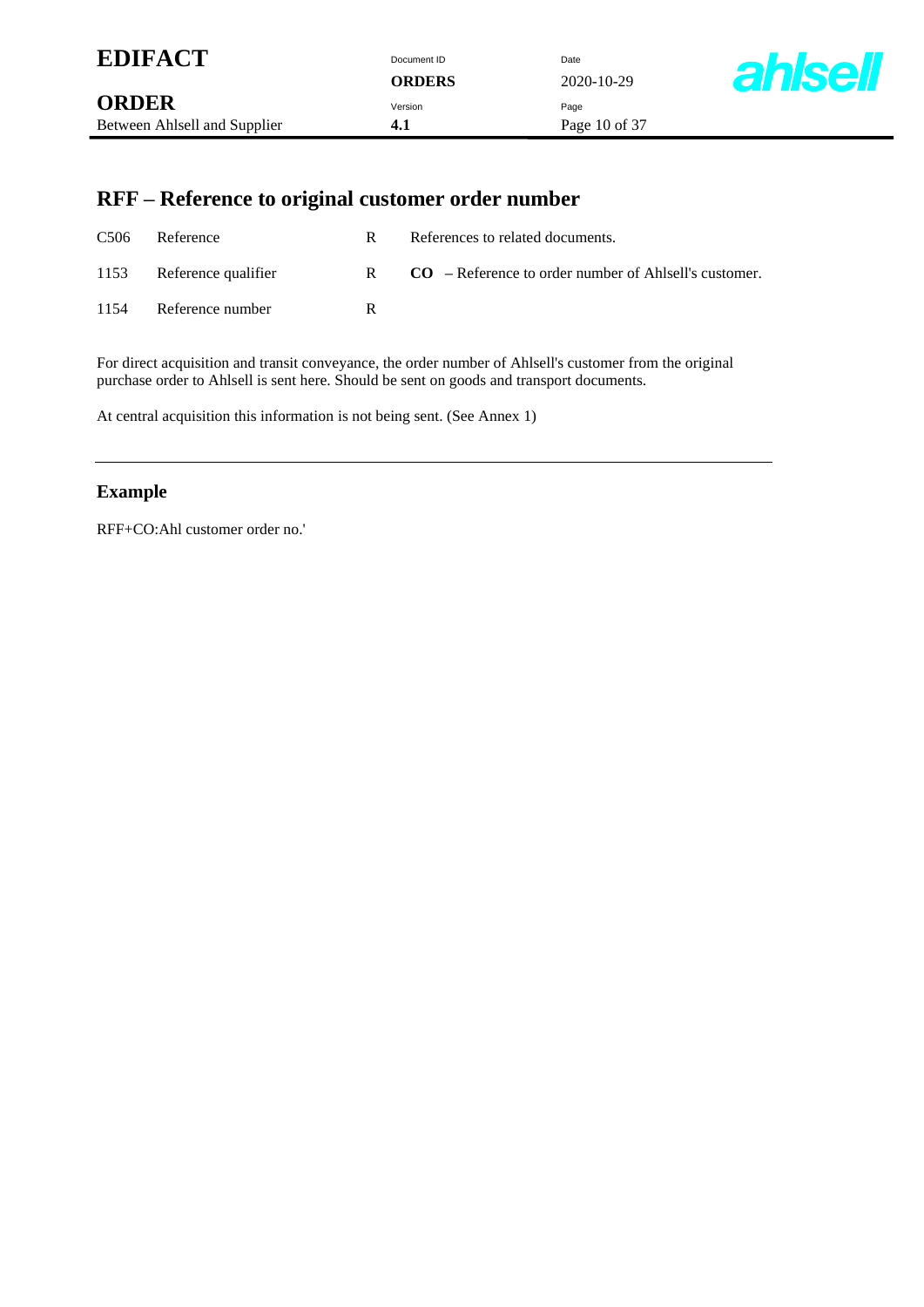| <b>EDIFACT</b> | Document ID    |            |
|----------------|----------------|------------|
|                | $\alpha$ ppend | <b>000</b> |

| <b>EDIFACI</b>               | Document ID   | Date          |
|------------------------------|---------------|---------------|
|                              | <b>ORDERS</b> | 2020-10-29    |
| <b>ORDER</b>                 | Version       | Page          |
| Between Ahlsell and Supplier | 4.1           | Page 11 of 37 |
|                              |               |               |



# **RFF – Reference to agreement**

| C <sub>506</sub> | Reference           | R. | References to related documents. |
|------------------|---------------------|----|----------------------------------|
| 1153             | Reference qualifier | R  | $PL$ – Reference to agreement    |
| 1154             | Reference number    | R  | Identifies the document          |

# **Example**

RFF+PL:4254'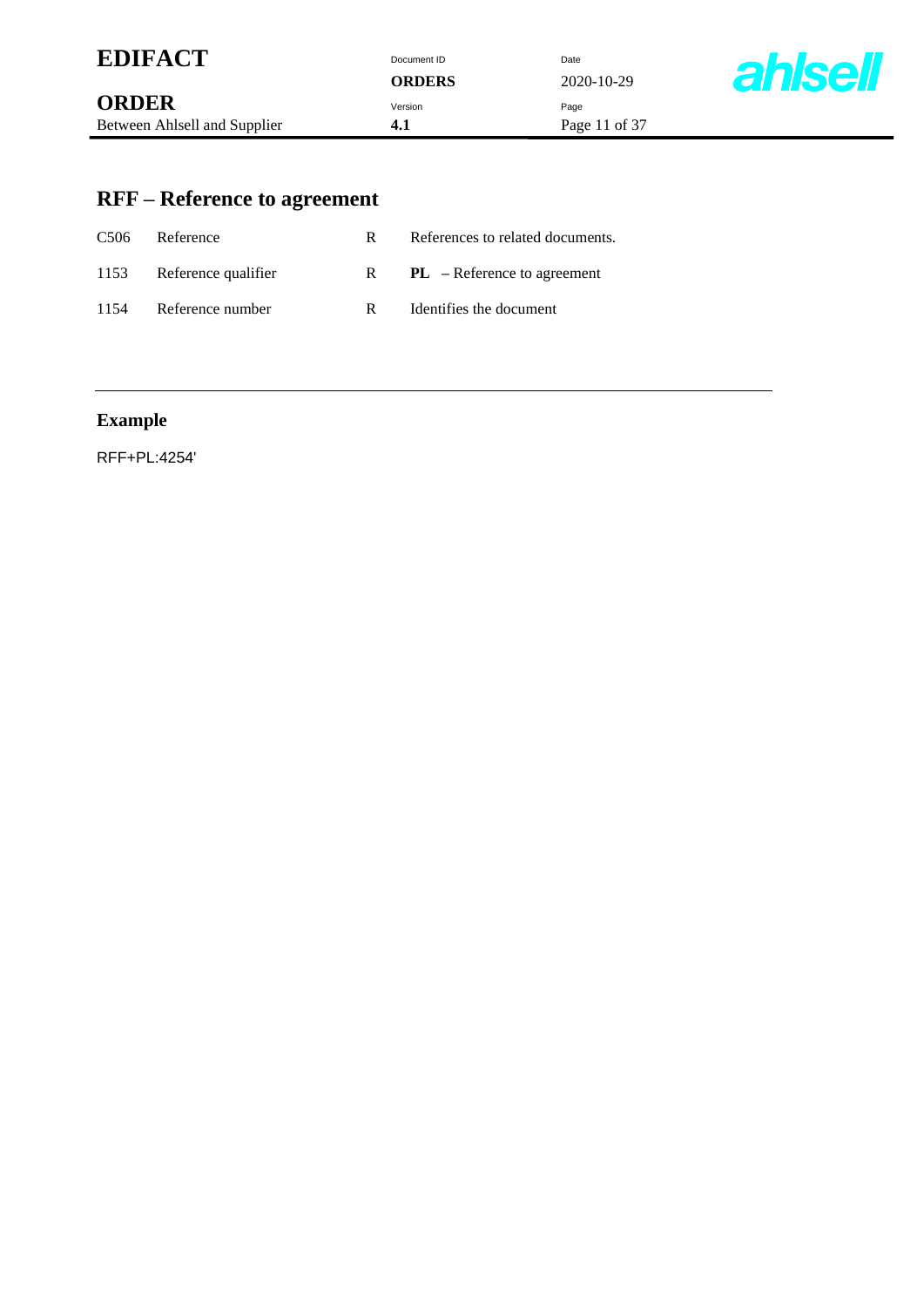| <b>EDIFACT</b>               | Document ID<br>ORDERS | Date<br>2020-10-29 | <b>ahlsell</b> |
|------------------------------|-----------------------|--------------------|----------------|
| <b>ORDER</b>                 | Version               | Page               |                |
| Between Ahlsell and Supplier | 4.1                   | Page 12 of 37      |                |

### **RFF – Reference to Ahlsell's customer order number**

| C <sub>506</sub> | Reference                | R. | References to related documents.                        |
|------------------|--------------------------|----|---------------------------------------------------------|
|                  | 1153 Reference qualifier | R  | $CR$ – Reference to Ahlsell's order number to customer. |
| 1154             | Reference number         | R  |                                                         |

For direct acquisition and transit conveyance, Ahlsell's order number from the original customer order at Ahlsell is sent here. Should be sent on goods and transport documents.

At central acquisition this information is not being sent. (See Annex 1)

#### **Example**

RFF+CR:40000393'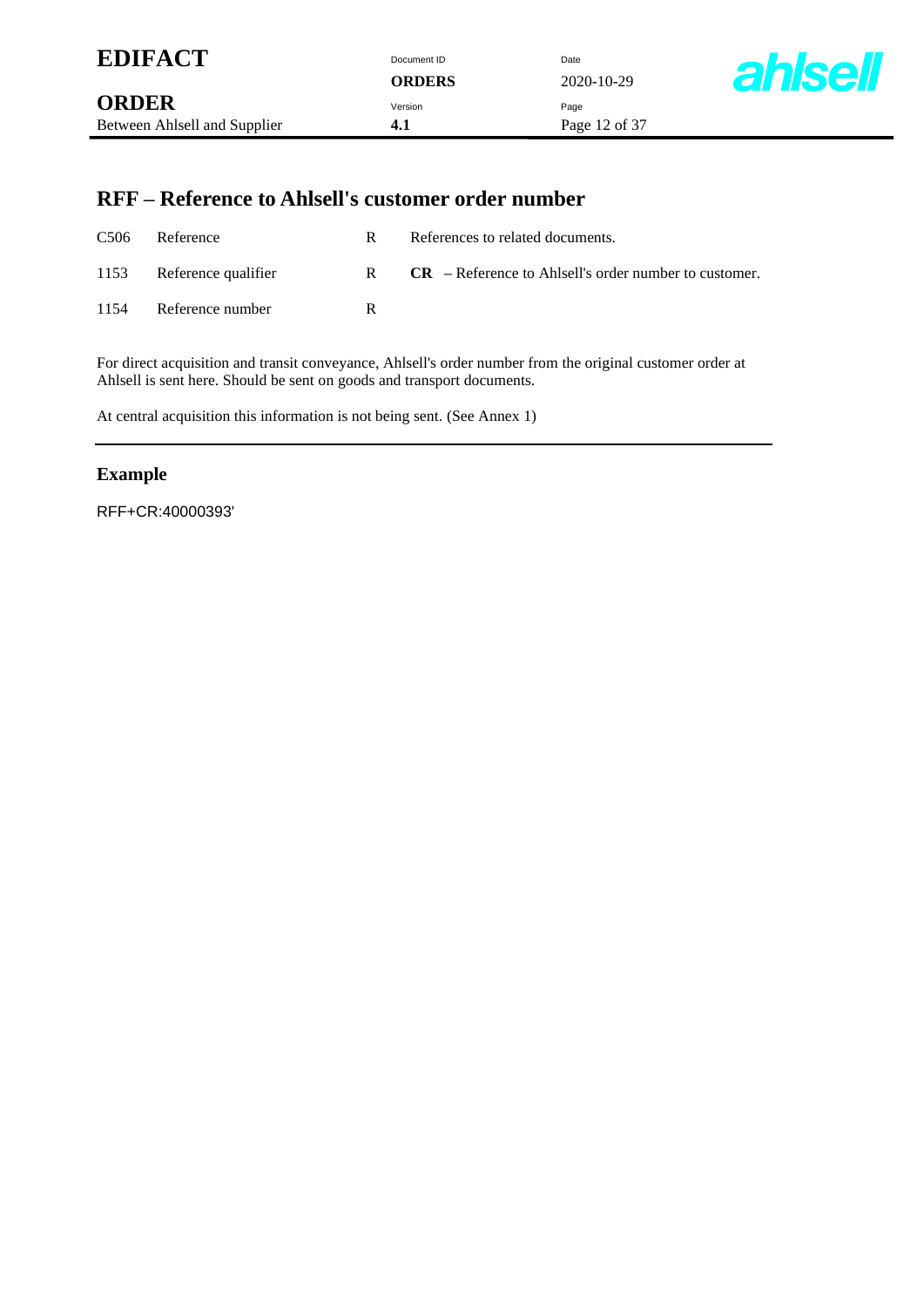## **EDIFACT** Document ID Date

**ORDER** Version Page Between Ahlsell and Supplier **4.1** Page 13 of 37

**ORDERS** 2020-10-29



### **NAD – Buyer**

| 3035              | Party qualifier                      | $\mathbf{R}$ | $BY - Buyer$                                                                                                 |
|-------------------|--------------------------------------|--------------|--------------------------------------------------------------------------------------------------------------|
| C <sub>0</sub> 82 | Party identification                 | $\mathbf R$  | Identification of a party in the form of a code.<br>EAN location code or seller's code.                      |
| 3039              | Party ID, code                       | R            | EAN location code or seller's code. If there is no code, send address<br>details in composite C080 and C059. |
| 3055              | Code list responsible agency<br>code | $\bf{R}$     | $92 - Buyer's code$                                                                                          |
| C <sub>0</sub> 80 | Party name                           | $\mathbf R$  | Two lines to indicate the name of a party in text form.                                                      |
| 3036              | Name                                 | $\mathbf{R}$ | Company, organisation or the like.                                                                           |
| 3036              | Name, continued                      | D            | Department, C/O or the like.                                                                                 |
| C <sub>059</sub>  | Address                              | R            | Supplements C080 with address details                                                                        |
| 3042              | Box, street                          | $\mathbf{R}$ | Address field 1                                                                                              |
| 3042              | Box, street                          | D            | Address field 2, can supplement preceding line                                                               |
| 3164              | City                                 | $\mathbf R$  | City name in text form                                                                                       |
| 3251              | Postal code                          | $\mathbf{R}$ | Postal code                                                                                                  |
| 3207              | Country, code                        | D            | Country code                                                                                                 |

The address of the head office will always be sent since Ahlsell Sverige AB is the orderer regardless of the type of delivery.

Values for Ahlsell Finland and Ahlsell Norway will be defined during the project.

#### **Example**

NAD+BY+7318270000006::92++AHLSELL SVERIGE AB+(LILJEHOLMSVÄGEN 30)+STOCKHOLM++117 98+SE'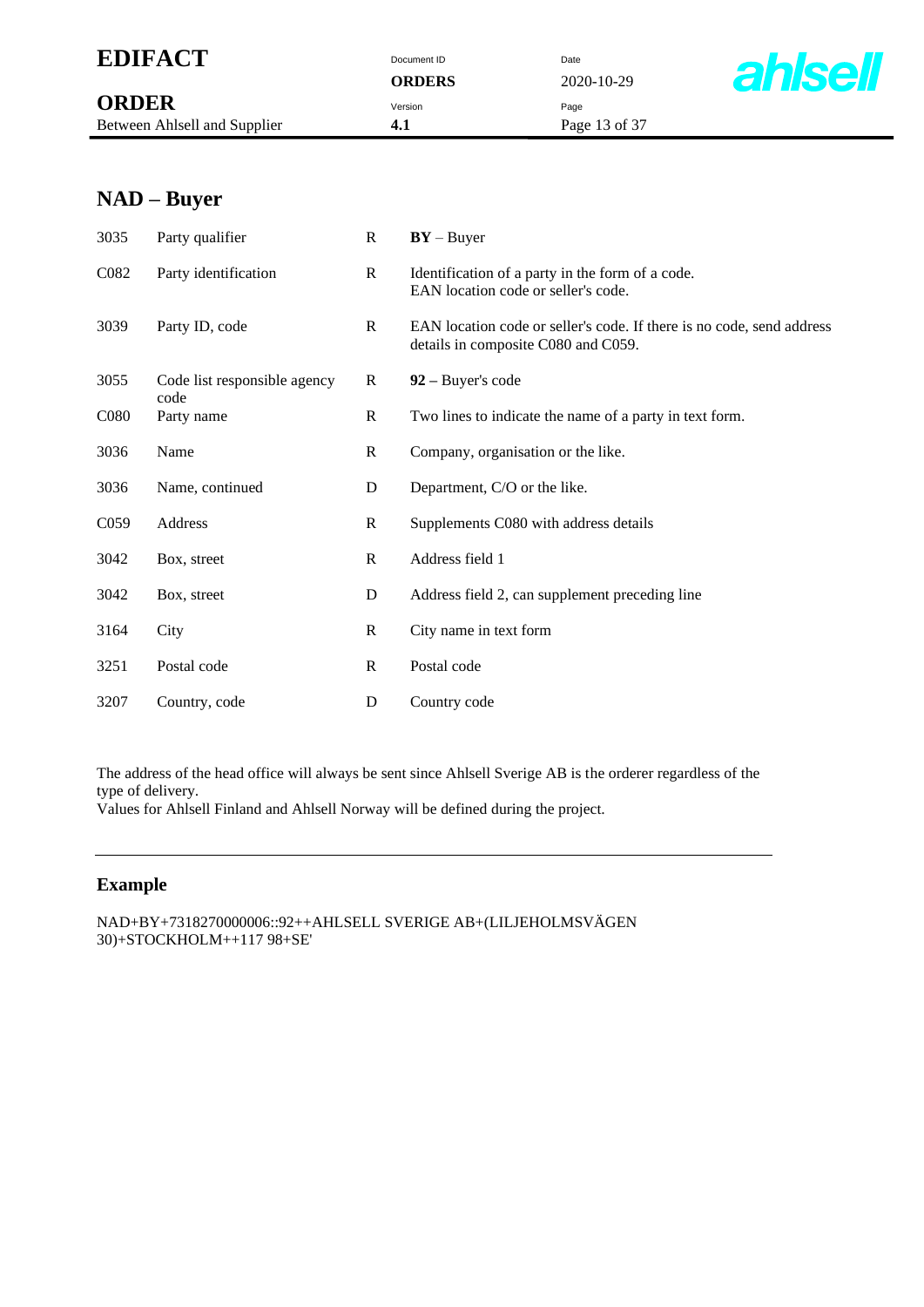| <b>EDIFACT</b>               | Document ID | Date          |               |
|------------------------------|-------------|---------------|---------------|
|                              | ORDERS      | 2020-10-29    | <b>ahlsel</b> |
| <b>ORDER</b>                 | Version     | Page          |               |
| Between Ahlsell and Supplier | 4.1         | Page 14 of 37 |               |

# **CTA – Contact person/branch**

| 3139             | Code for type of contact       | R | Code indicating the type of contact function.<br>$OC$ – order contact.                     |
|------------------|--------------------------------|---|--------------------------------------------------------------------------------------------|
| C <sub>056</sub> | Text for department/employee R |   | Coded ID or name in text for the individual or department serving as<br>the contact point. |
| 3412             | Name of orderer                | А | Orderer's name in text form                                                                |

Always contains the contact person at Ahlsell, not the actual goods recipient. The name can therefore not be used on transport documents for direct orders to Ahlsell end customers.

### **Example**

CTA+OC+:Jeanette Johansson'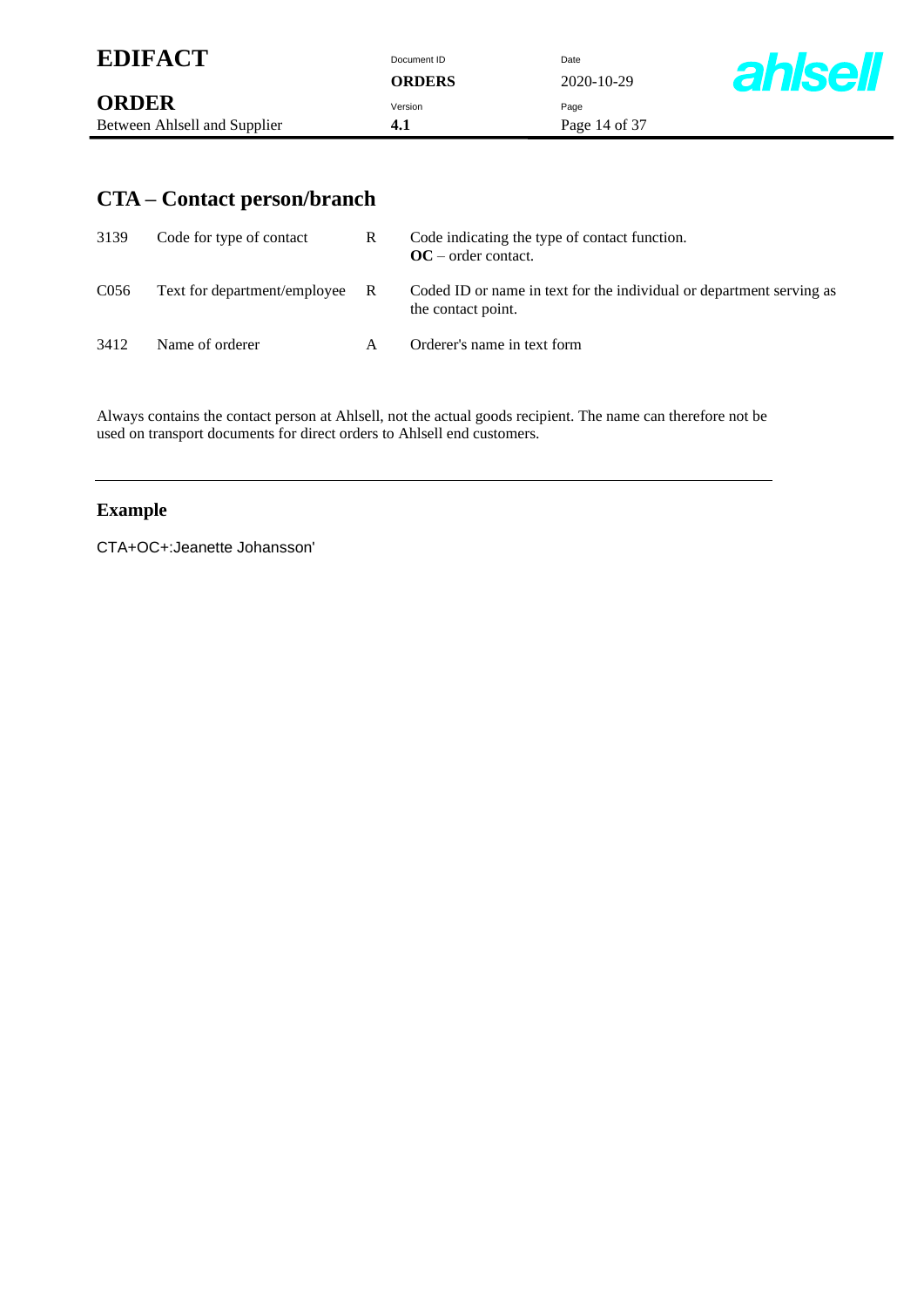| <b>EDIFACT</b>               | Document ID<br><b>ORDERS</b> | Date<br>2020-10-29 | <b>ahlsel</b> |
|------------------------------|------------------------------|--------------------|---------------|
| <b>ORDER</b>                 | Version                      | Page               |               |
| Between Ahlsell and Supplier | 4.1                          | Page 15 of 37      |               |

### **COM – Contact details**

|      | C056 Communication details                | R |                                                                    |
|------|-------------------------------------------|---|--------------------------------------------------------------------|
|      |                                           |   | 3184 E-mail / Telephone number A Orderer's E-mail/telephone number |
| 3155 | Qualifier for type of contact A<br>detail |   | EM/TE                                                              |

# **Example**

COM+purchase@ahlsell.se:EM' COM+08-6857074:TE'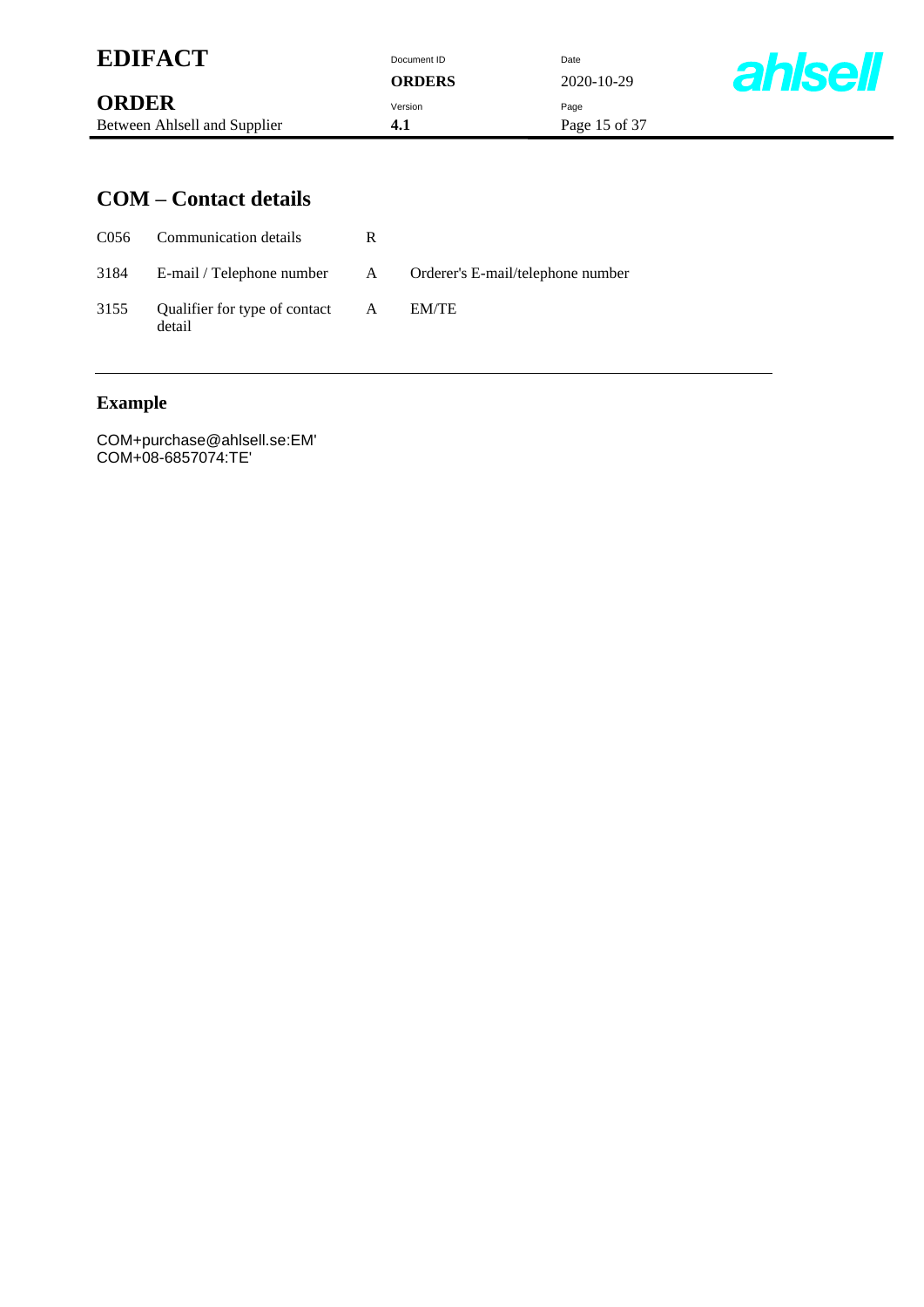| <b>EDIFACT</b> | Document ID | Date |
|----------------|-------------|------|
|                |             |      |

|                              | <b>VIWEIW</b> | $\overline{\phantom{a}}$ |
|------------------------------|---------------|--------------------------|
| <b>ORDER</b>                 | Version       | Page                     |
| Between Ahlsell and Supplier | 4.1           | Pag                      |

**ORDERS** 2020-10-29

**4.1** Page 16 of 37



### **NAD – Delivery recipient**

| 3035              | Party qualifier      | $\mathbf R$ | $DP$ – Delivery address in code or text form.           |
|-------------------|----------------------|-------------|---------------------------------------------------------|
| C <sub>082</sub>  | Party identification | $\bf{R}$    | Identification of a party in the form of a code.        |
| 3039              | Party ID, code       | R           | EAN location code or seller's code.                     |
| C <sub>0</sub> 80 | Party name           | $\bf{R}$    | Two lines to indicate the name of a party in text form. |
| 3036              | Name                 | $\bf{R}$    | Company, organisation or the like.                      |
| 3036              | Name, continued      | D           | Department, C/O or the like.                            |
| C <sub>059</sub>  | Address              | R           | Supplements C080 with address details                   |
| 3042              | Box, street          | $\mathbf R$ | Address field 1                                         |
| 3042              | Box, street          | D           | Address field 2, can supplement preceding line          |
| 3042              | Box, street          | D           | Address field 2, can supplement preceding line          |
| 3164              | City                 | $\mathbf R$ | City name in text form                                  |
| 3251              | Postal code          | $\mathbf R$ | Postal code                                             |
| 3207              | Country, code        | D           | Country code                                            |

Ahlsell sends the internal warehouse number as code in NAD+DP for warehouse orders and orders for transit conveyance. In addition, the address is always sent in text form.

#### **Example**

NAD+DP+2++AHLSELL SVERIGE AB+Terminalgatan Port 17-19+HALLSBERG++694 81+SE'

#### **Existing addresses for Ahlsell's central warehouse:**

NAD+DP+2++AHLSELL SVERIGE AB+Terminalgatan Port 17-19+HALLSBERG++694 81+SE' NAD+DP+3++AHLSELL SVERIGE AB:PORT 17-19 ASL+Terminalgatan+HALLSBERG++694 35+SE' NAD+DP+6++AHLSELL SVERIGE AB:Port 4-16+Terminalgatan::G2+HALLSBERG++694 35+SE' NAD+DP+7++ITS Logistikpartner+Utkällevägen 8:Port 1 & 2:GI+HALLSBERG++694 35+SE' NAD+DP+9++ITS Logistikpartner / Ahlsell:Port G, H, I Lossning kl 7-12+Metallvägen 6::GI4+ÅSBRO++694 60+SE' NAD+DP+11++ITS Logistikpartner / Ahlsell:Ute, Tält Lossning kl 7-12+Metallvägen

6::GI5+ÅSBRO++694 60+SE'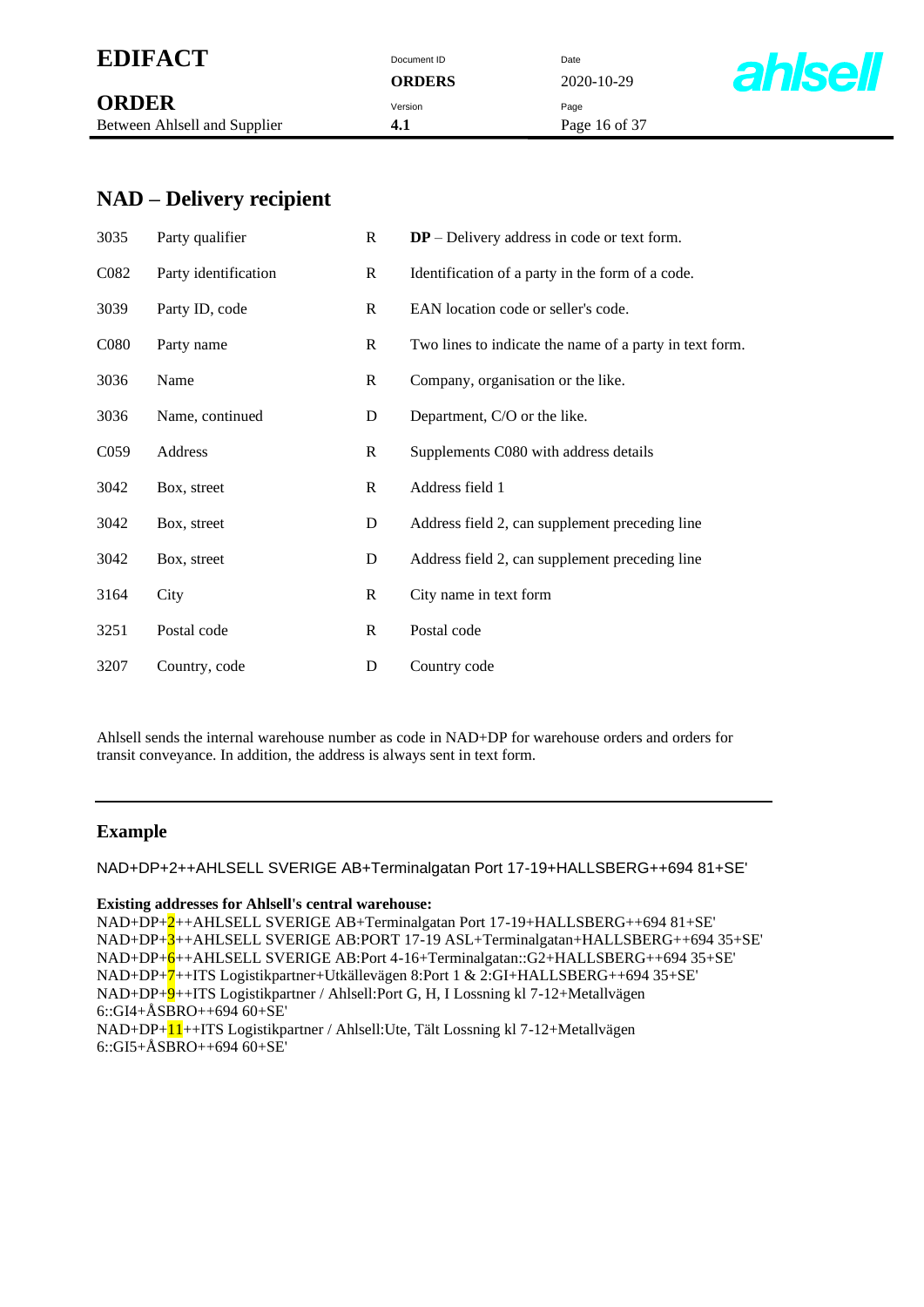# **EDIFACT** Document ID Date Date ORDERS Date 202

|                              | <b>VIWLIW</b> | $\overline{\phantom{a}}$ |
|------------------------------|---------------|--------------------------|
| <b>ORDER</b>                 | Version       | Page                     |
| Between Ahlsell and Supplier | 4.1           | Pag                      |

**ORDERS** 2020-10-29 **4.1** Page 17 of 37



# **NAD – Invoice recipient**

| 3035              | Party qualifier      | R            | $IV$ – Invoice address – invoice address code and text form. |
|-------------------|----------------------|--------------|--------------------------------------------------------------|
| C <sub>0</sub> 82 | Party identification | $\mathbf{R}$ | Identification of a party in the form of a code.             |
| 3039              | Party ID, code       | R            | EAN location code or seller's code.                          |
| C <sub>0</sub> 80 | Party name           | R            | Two lines to indicate the name of a party in text form.      |
| 3036              | Name                 | $\mathbf R$  | Company, organisation or the like.                           |
| 3036              | Name, continued      | D            | Department, C/O or the like.                                 |
| C <sub>059</sub>  | Address              | $\mathbf R$  | Supplements C080 with address details                        |
| 3042              | Box, street          | R            | Address field 1                                              |
| 3042              | Box, street          | D            | Address field 2, can supplement preceding line               |
| 3042              | Box, street          | D            | Address field 2, can supplement preceding line               |
| 3164              | City                 | $\mathbf{R}$ | City name in text form                                       |
| 3251              | Postal code          | $\mathbf R$  | Postal code                                                  |
| 3207              | Country, code        | D            | Country code                                                 |

#### **Example**

NAD+IV+2++Ahlsell Sverige AB+Terminalgatan+HALLSBERG++694 81+SE'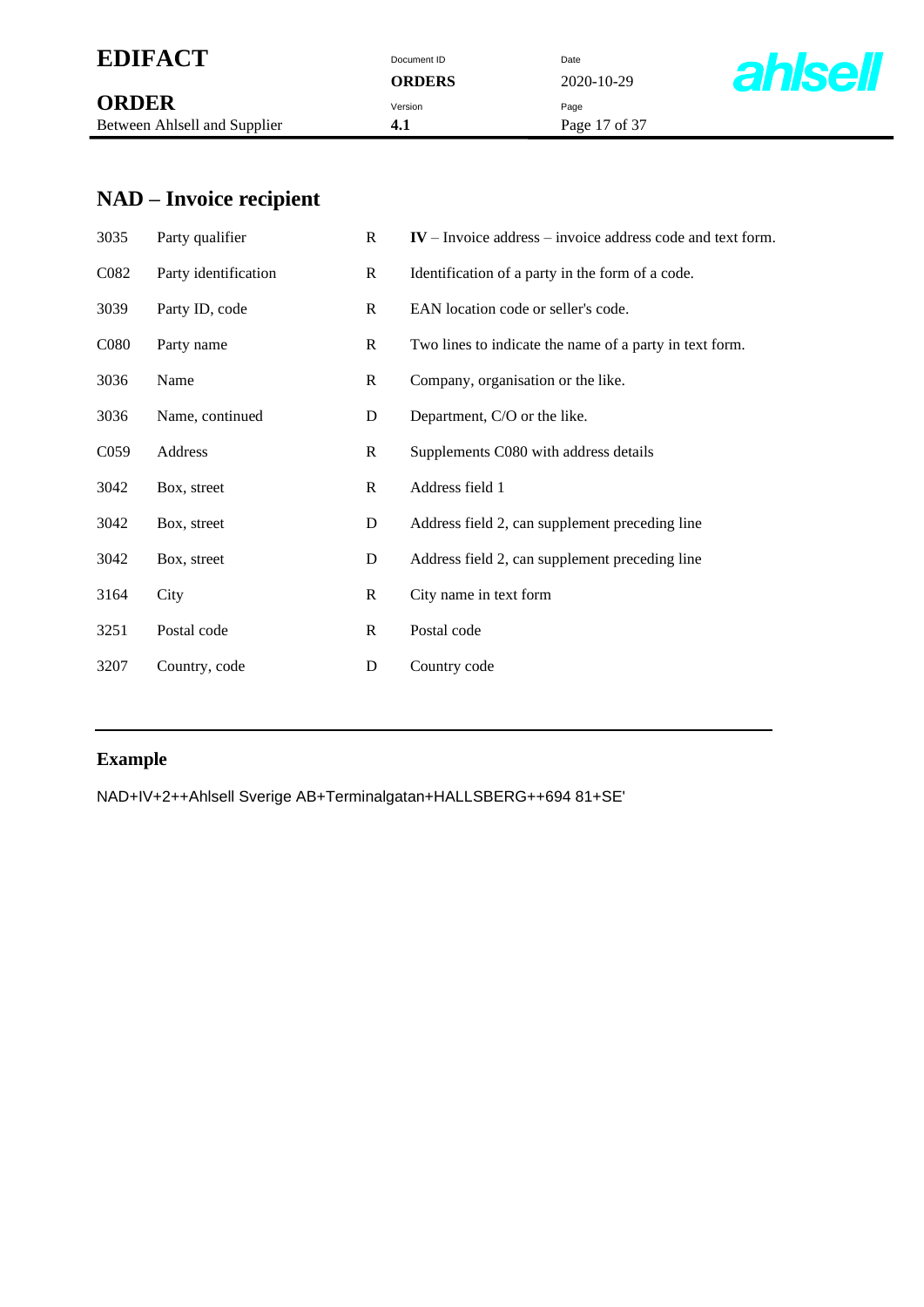# **EDIFACT** Document ID Date Date ORDERS Date 202

|                              | <b>VIWLIW</b> | $\overline{\phantom{a}}$ |
|------------------------------|---------------|--------------------------|
| <b>ORDER</b>                 | Version       | Page                     |
| Between Ahlsell and Supplier | 4.1           | Pag                      |

**ORDERS** 2020-10-29 **4.1** Page 18 of 37



# **NAD – Supplier**

| 3035              | Party qualifier      | R            | $SU$ – Invoice address – invoice address code and text form. |
|-------------------|----------------------|--------------|--------------------------------------------------------------|
| C082              | Party identification | $\mathbf{R}$ | Identification of a party in the form of a code.             |
| 3039              | Party ID, code       | R            | EAN location code or seller's code.                          |
| C <sub>0</sub> 80 | Party name           | $\mathbf R$  | Two lines to indicate the name of a party in text form.      |
| 3036              | Name                 | $\mathbf R$  | Company, organisation or the like.                           |
| 3036              | Name, continued      | D            | Department, C/O or the like.                                 |
| C <sub>059</sub>  | Address              | R            | Supplements C080 with address details                        |
| 3042              | Box, street          | $\mathbf R$  | Address field 1                                              |
| 3042              | Box, street          | D            | Address field 2, can supplement preceding line               |
| 3042              | Box, street          | D            | Address field 2, can supplement preceding line               |
| 3164              | City                 | $\mathbf R$  | City name in text form                                       |
| 3251              | Postal code          | $\mathbf R$  | Postal code                                                  |
| 3207              | Country, code        | D            | Country code                                                 |
|                   |                      |              |                                                              |

### **Example**

NAD+SU+0055::92++SUPPLIER+EDIVÄGEN 15+AHLSELLSTADT++1117 98+SE'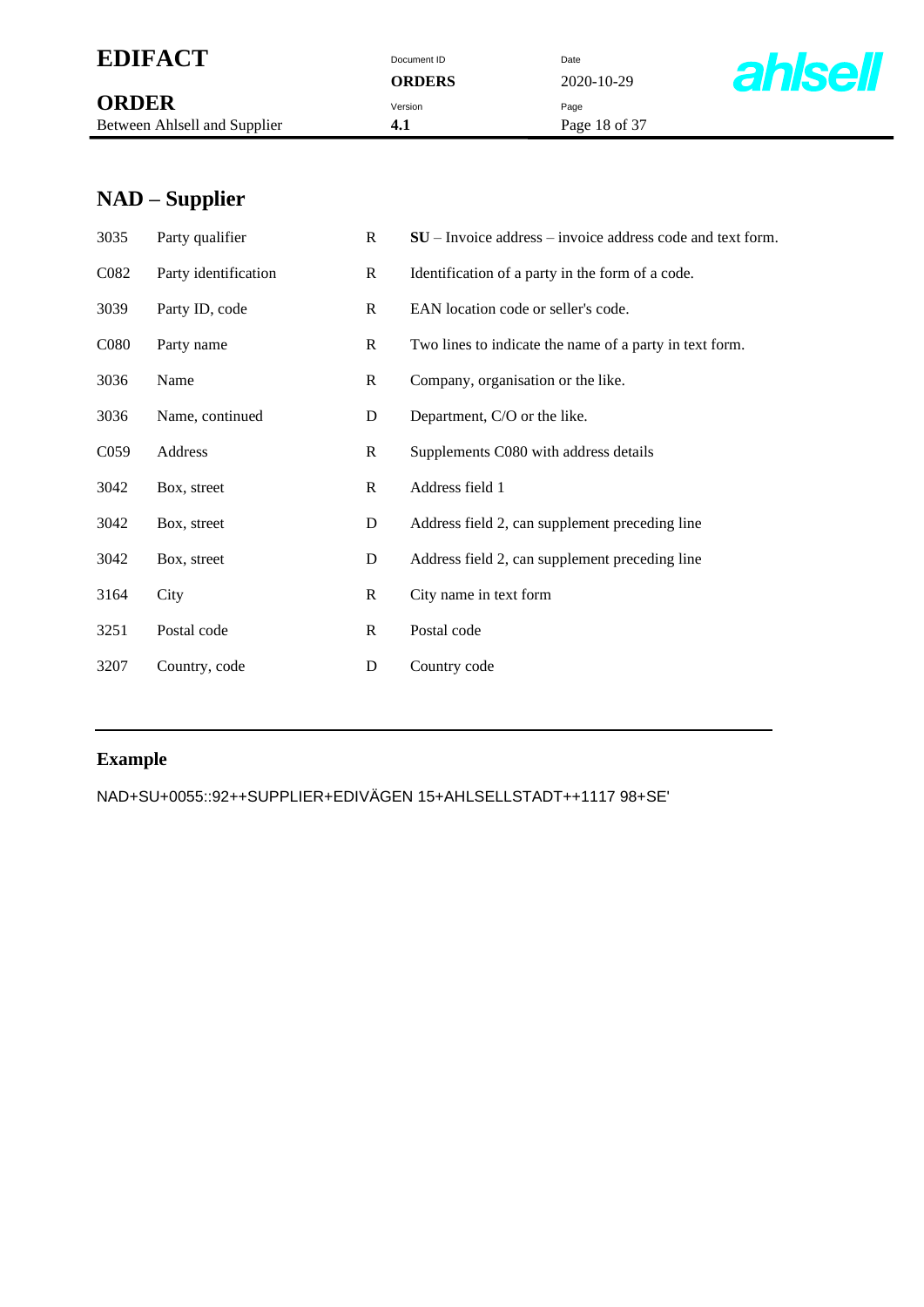| <b>EDIFACT</b>               | Document ID   | Date          |                |
|------------------------------|---------------|---------------|----------------|
|                              | <b>ORDERS</b> | 2020-10-29    | <b>ahlsell</b> |
| <b>ORDER</b>                 | Version       | Page          |                |
| Between Ahlsell and Supplier | 4.1           | Page 19 of 37 |                |

# **RFF – Registration number**

| C564 Reference           |   |           |
|--------------------------|---|-----------|
| 1153 Reference qualifier | R | <b>VA</b> |
| 1154 Reference number    | R |           |

### **Example**

RFF+VA:556045-9470'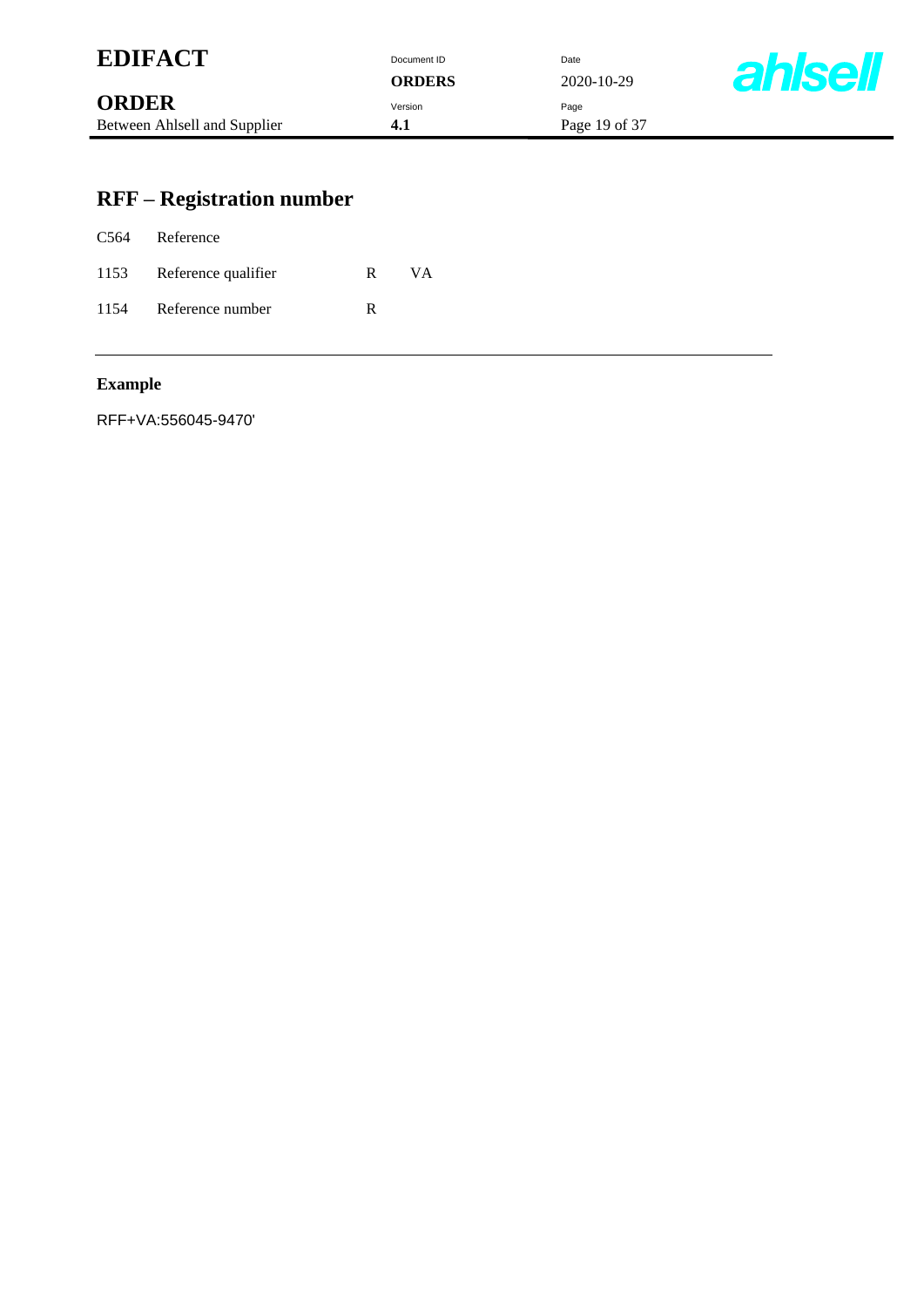| <b>EDIFACT</b>               | Document ID<br><b>ORDERS</b> | Date<br>2020-10-29 | <b>ahlsell</b> |
|------------------------------|------------------------------|--------------------|----------------|
| <b>ORDER</b>                 | Version                      | Page               |                |
| Between Ahlsell and Supplier | 4.1                          | Page 20 of 37      |                |

# **CTA – Supplier contact person**

| 3139             | Code for type of contact       | R | Code indicating the type of contact function.<br>$SR$ – order contact.                     |
|------------------|--------------------------------|---|--------------------------------------------------------------------------------------------|
| C <sub>056</sub> | Text for department/employee R |   | Coded ID or name in text for the individual or department serving as<br>the contact point. |
| 3412             | Name of orderer                | A | Contact person's name in text form                                                         |

# **Example**

CTA+SR+:Jeanette Johansson'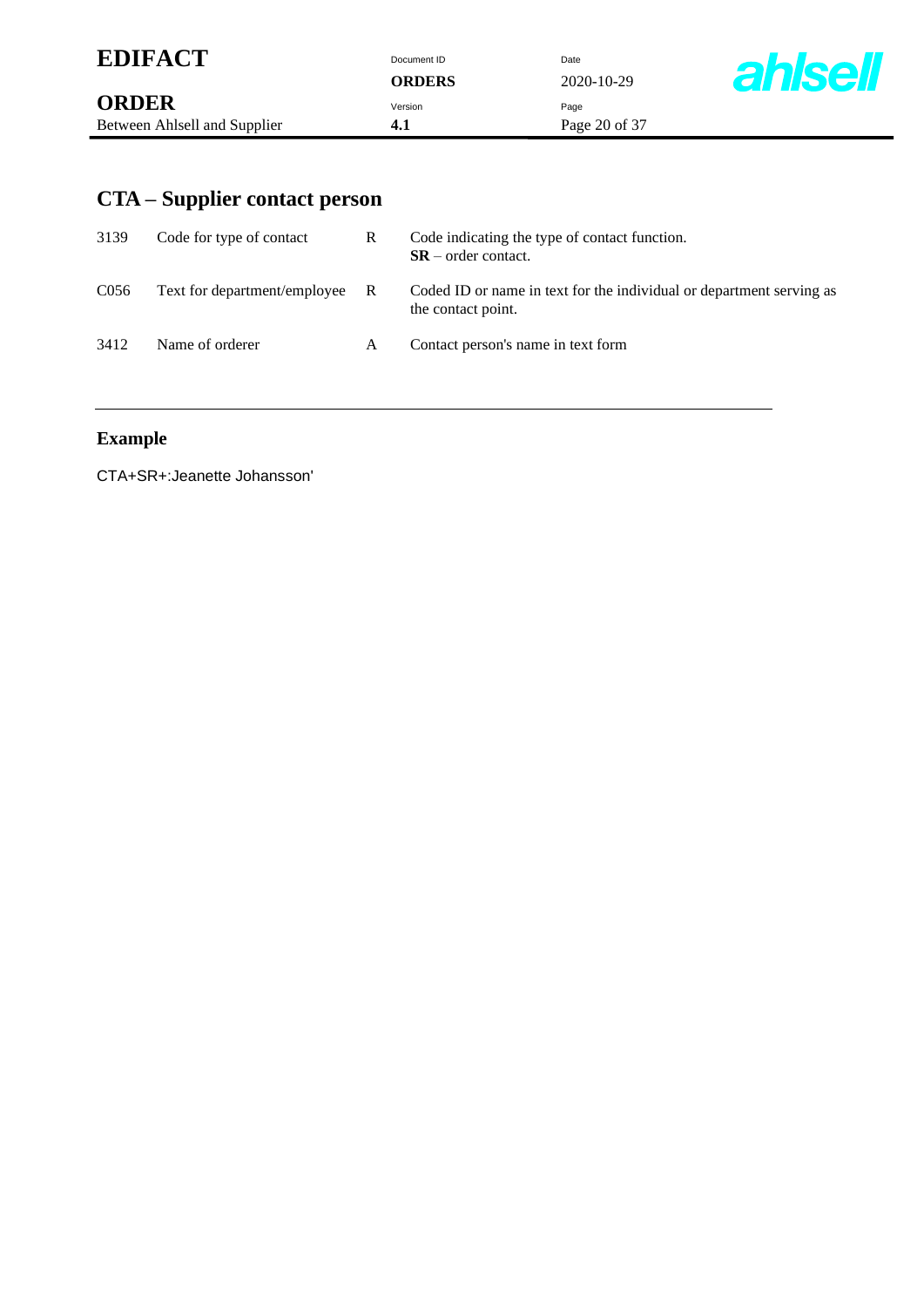| <b>EDIFACT</b>               | Document ID<br><b>ORDERS</b> | Date<br>2020-10-29 | <b>ahlsell</b> |
|------------------------------|------------------------------|--------------------|----------------|
| <b>ORDER</b>                 | Version                      | Page               |                |
| Between Ahlsell and Supplier | 4.1                          | Page 21 of 37      |                |

# **CUX – Currency**

| C <sub>504</sub> | Currency details              |   |                                                                   |
|------------------|-------------------------------|---|-------------------------------------------------------------------|
| 6347             | Currency usage code qualifier | R | Code for type of currency reference.<br>$2 -$ Reference currency. |
| 6345             | Currency identification code  | R | Currency code as per ISO 4217                                     |
| 6343             | Currency type code qualifier  | R | Code for currency's function.<br>$9$ – Order currency             |

### **Example**

CUX+2:SEK:9'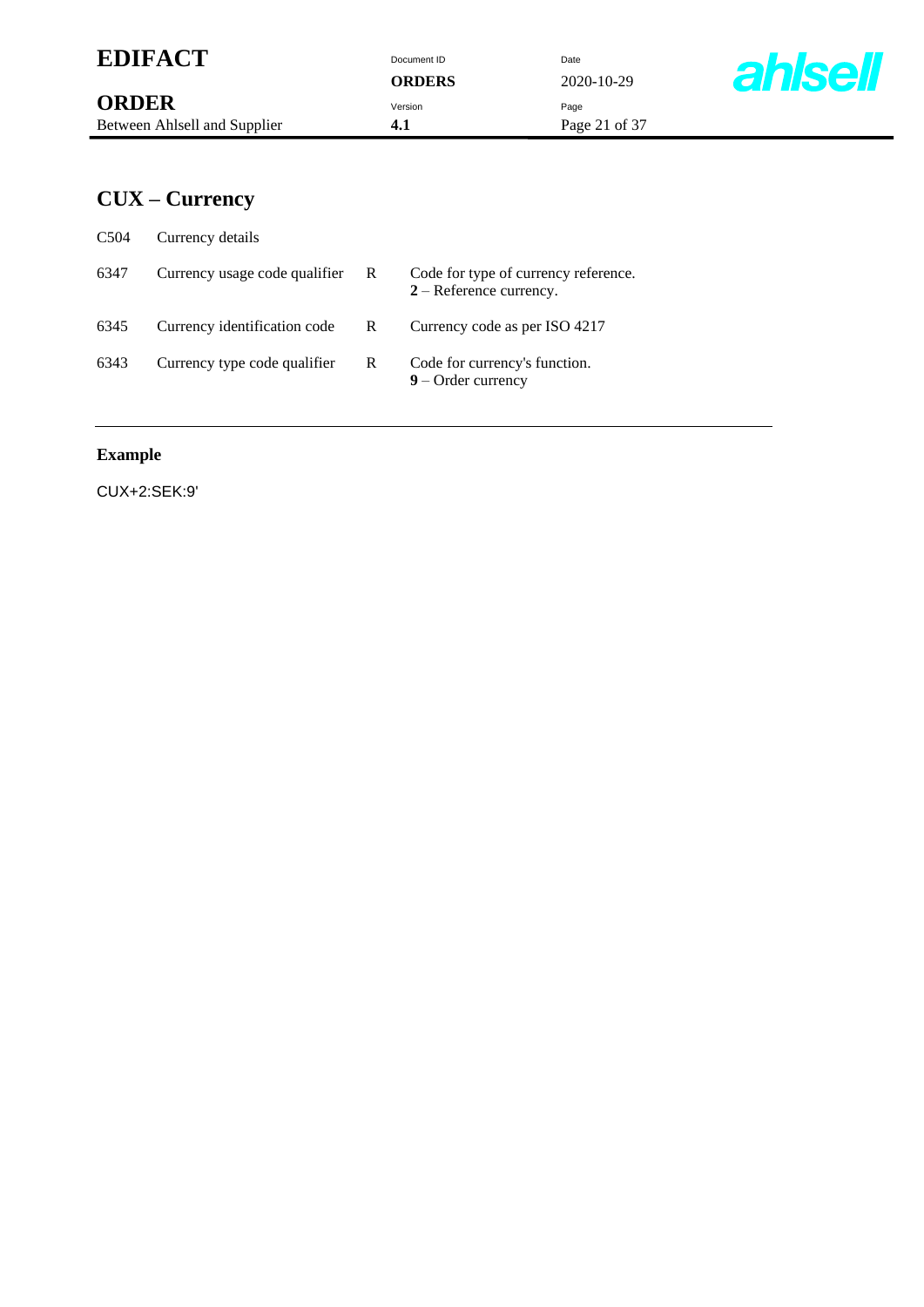| <b>EDIFACT</b>               | Document ID<br><b>ORDERS</b> | Date<br>2020-10-29 | <b>ahlsell</b> |
|------------------------------|------------------------------|--------------------|----------------|
| <b>ORDER</b>                 | Version                      | Page               |                |
| Between Ahlsell and Supplier | 4.1                          | Page 22 of 37      |                |

# **TDT – Details of transport**

| 8051             | Transport details                                 |        |                                  |
|------------------|---------------------------------------------------|--------|----------------------------------|
| C <sub>220</sub> | Mode of transport                                 | R      | Code for type of transport mode. |
| 8067<br>8066     | Transport mode, code<br>Transport mode, text form | R<br>R |                                  |
|                  |                                                   |        |                                  |

### **Example**

TDT+\*++30:Foreign'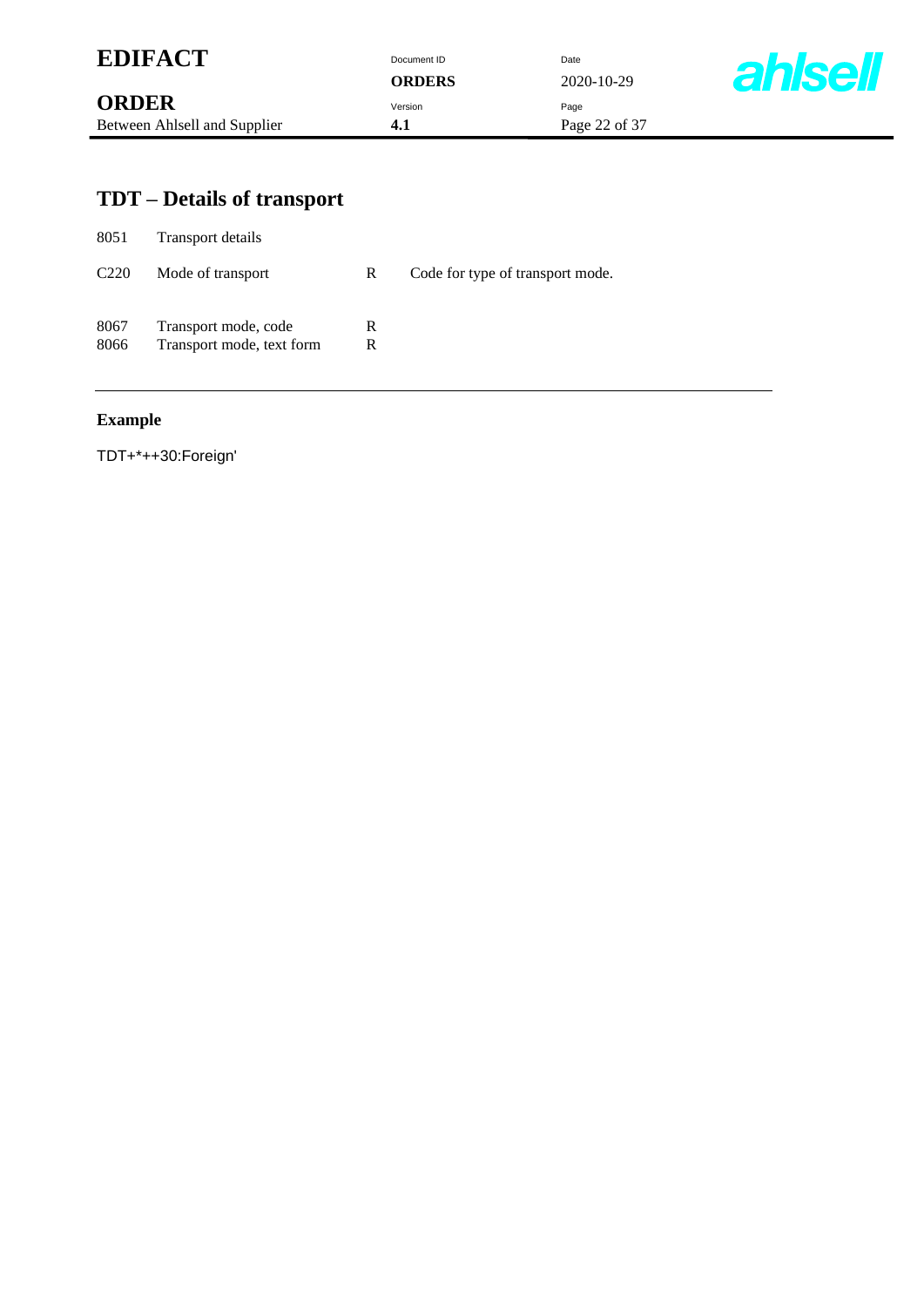| <b>EDIFACT</b>               | Document ID<br><b>ORDERS</b> | Date<br>2020-10-29 | <b>ahlsell</b> |
|------------------------------|------------------------------|--------------------|----------------|
| <b>ORDER</b>                 | Version                      | Page               |                |
| Between Ahlsell and Supplier | 4.1                          | Page 23 of 37      |                |

### **LIN – Line items**

| 1082              | Line number                 | R. | Line number within the order.      |
|-------------------|-----------------------------|----|------------------------------------|
| C <sub>2</sub> 12 | Item number identification  |    |                                    |
| 7140              | Item number                 | R. | EAN code of ordered item.          |
|                   | 7143 Item number type, code | R  | $EN =$ Item number assigned by EAN |

The line number is created by the application and will then follow the order until it is completed. The line number is also an important term for order response as reference will be made to the line number of the original order.

Special arrangements must be made in order to use EAN codes.

#### **Example**

LIN+1'

or

LIN+1++7350041490357:EN'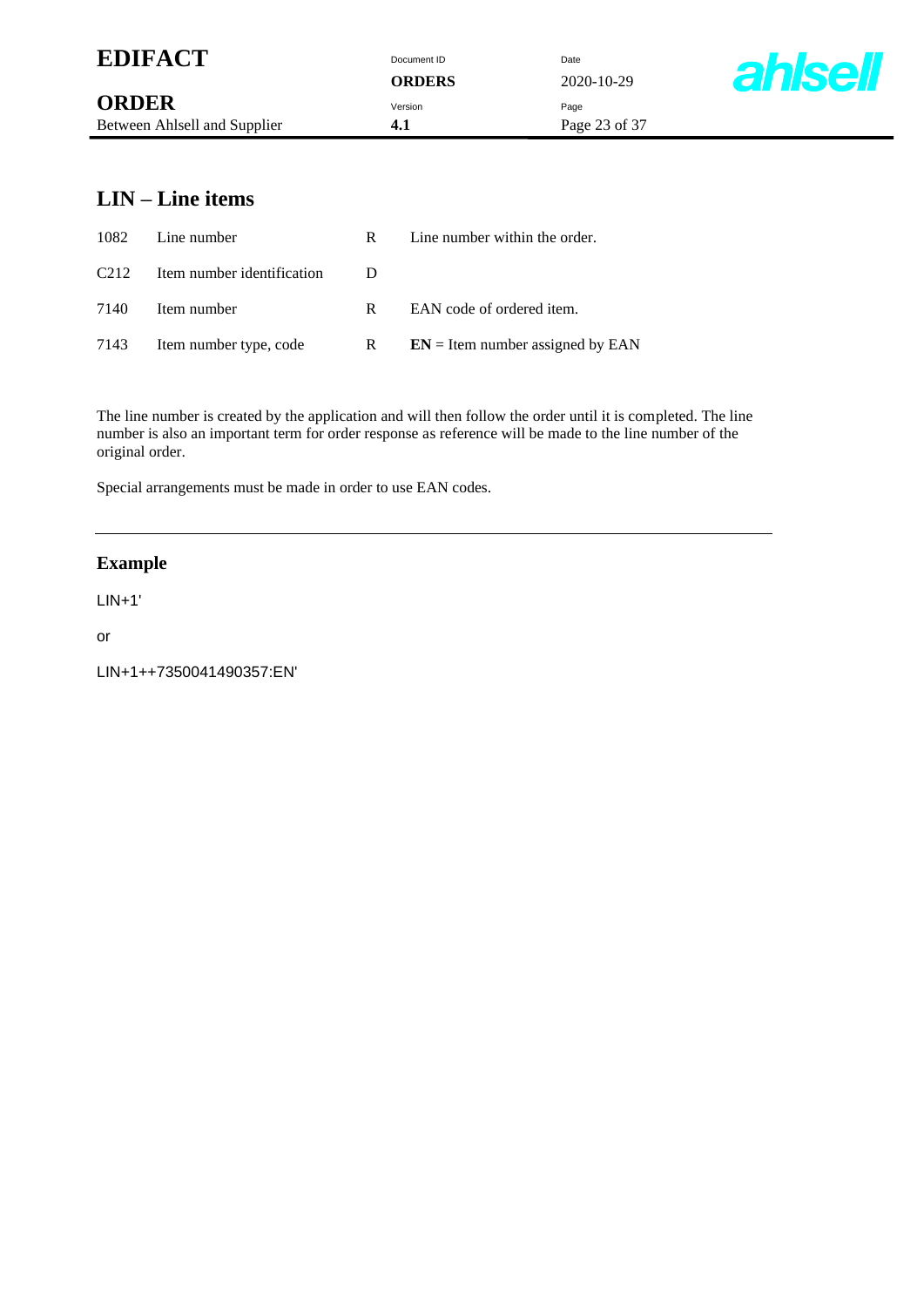| <b>EDIFACT</b>               | Document ID   | Date          |               |
|------------------------------|---------------|---------------|---------------|
|                              | <b>ORDERS</b> | 2020-10-29    | <b>ahlsel</b> |
| <b>ORDER</b>                 | Version       | Page          |               |
| Between Ahlsell and Supplier | 4. I          | Page 24 of 37 |               |

### **PIA – Product identification**

| 4347              | Identification, qualifier  | R | Code specifying how supplementary item numbers shall be used.<br>$5 -$ Product identification |
|-------------------|----------------------------|---|-----------------------------------------------------------------------------------------------|
| C <sub>2</sub> 12 | Item number identification | R |                                                                                               |
| 7140              | Item number                | R | Number of ordered item.<br>Can be supplier's or Ahlsell's item number                         |
| 7143              | Item number type, code     | R | $SA - Supplier's$ item number<br>$BP - Customer's item number$                                |

# **Example**

PIA+5+3809092:SA' PIA+5+5700012:BP'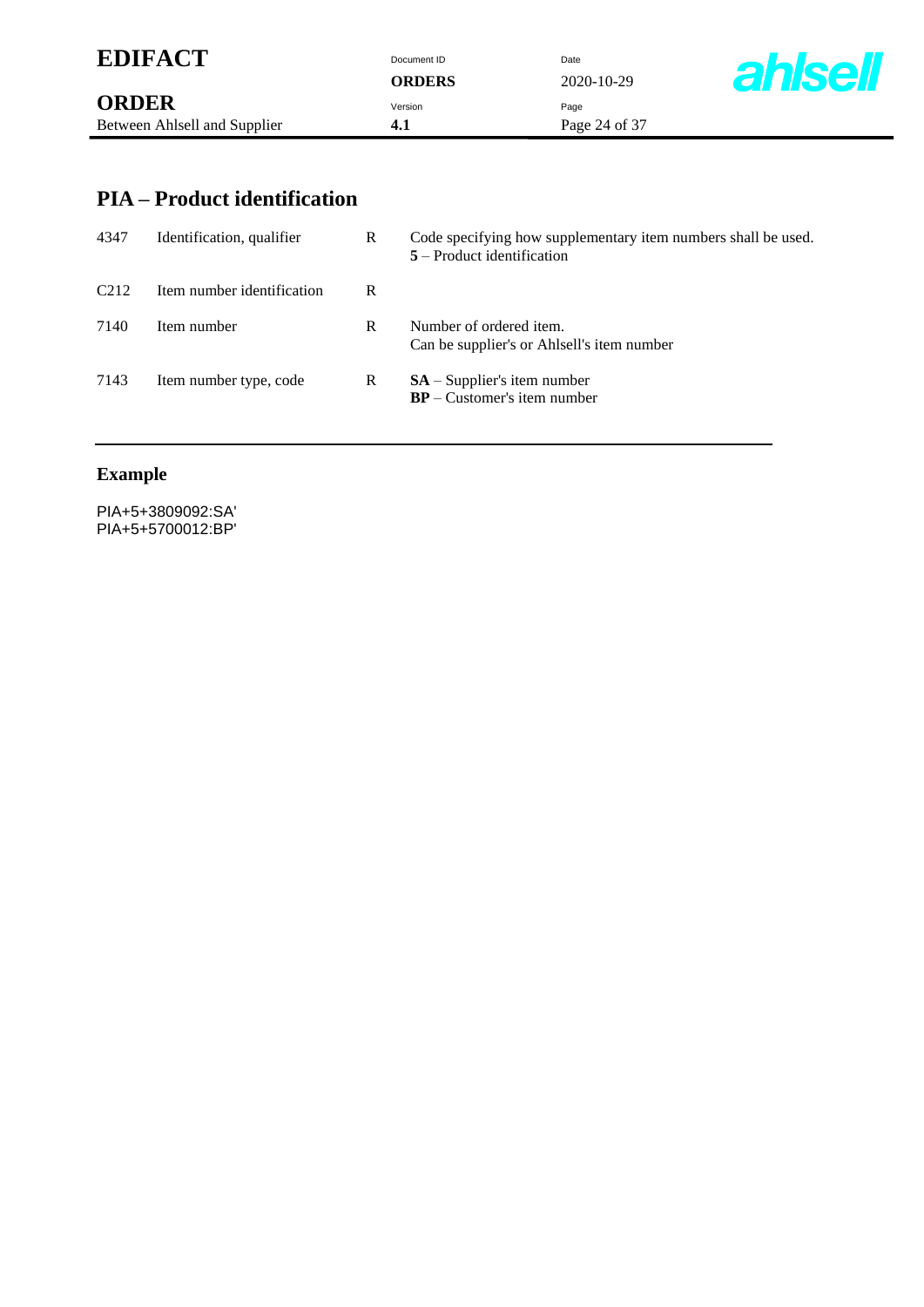| <b>EDIFACT</b>                               | Document ID<br><b>ORDERS</b> | Date<br>$2020 - 10 - 29$ | <b>ahlsell</b> |
|----------------------------------------------|------------------------------|--------------------------|----------------|
| <b>ORDER</b><br>Between Ahlsell and Supplier | Version<br>4.1               | Page<br>Page 25 of 37    |                |
|                                              |                              |                          |                |

# **IMD – Item description**

| 7077 | Description format code | R. | Code for format of item description.<br>$F$ – Free-form               |
|------|-------------------------|----|-----------------------------------------------------------------------|
| 7008 | Item description        | R  | Item identification in text form.<br>Always used to describe the Item |

### **Example**

IMD+F++:::10 AHLSELL AVI-1390 BALL VALVE:W FULL THROUGHPUT AND LEVER'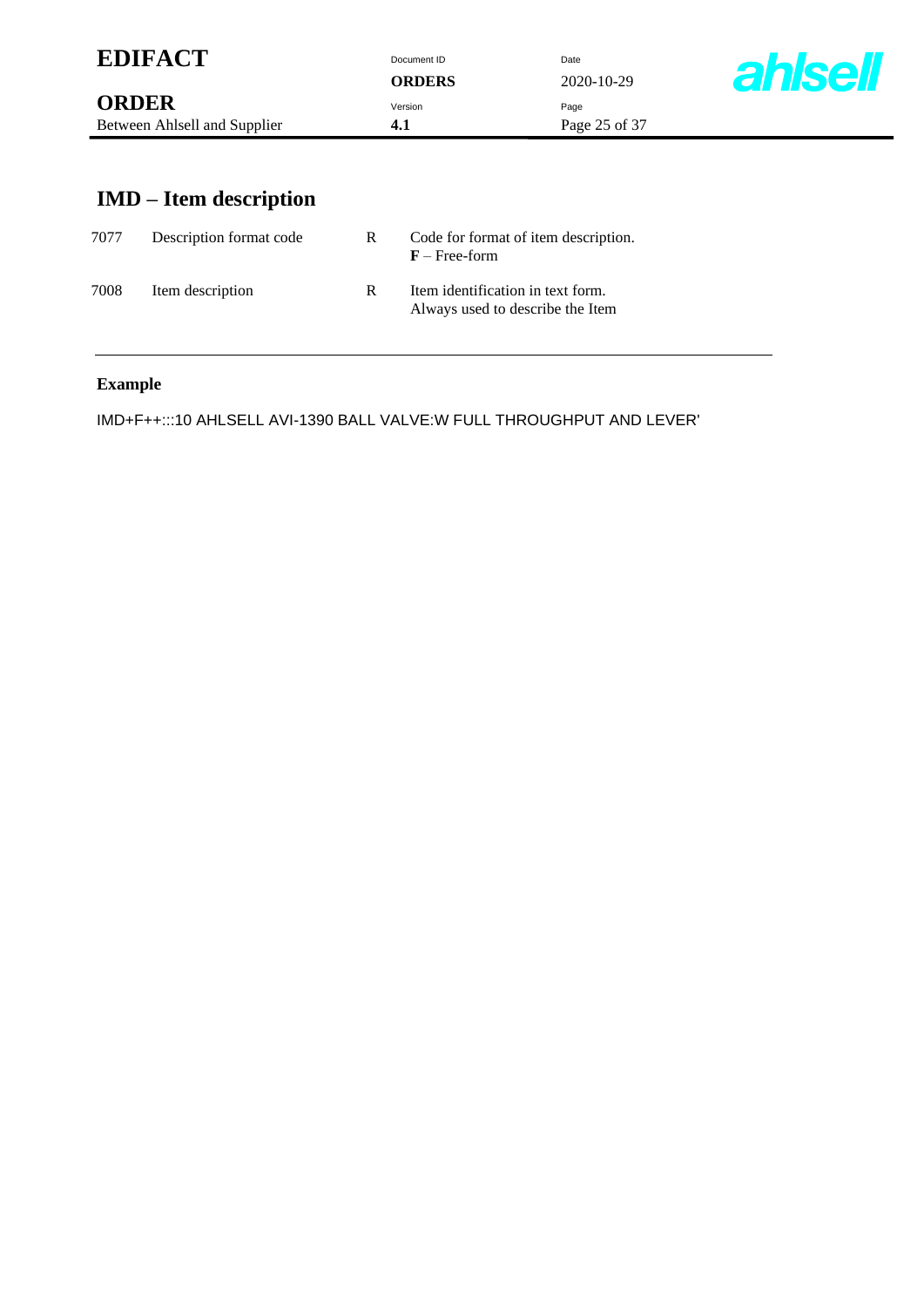| <b>EDIFACT</b>               | Document ID<br><b>ORDERS</b> | Date<br>$2020 - 10 - 29$ | <b>ahlsell</b> |
|------------------------------|------------------------------|--------------------------|----------------|
| <b>ORDER</b>                 | Version                      | Page                     |                |
| Between Ahlsell and Supplier | 4.1                          | Page 26 of 37            |                |

# **QTY – Order quantity**

| C <sub>186</sub> | <b>Ouantity details</b>    | R |                                                                                                                               |
|------------------|----------------------------|---|-------------------------------------------------------------------------------------------------------------------------------|
| 6063             | Quantity qualifier         | R | $21$ – Ordered quantity                                                                                                       |
| 6060             | <b>Ouantity</b>            | R | Ordered quantity<br>Decimals are preceded by a point (.). Max 3 decimal places.<br>If whole number, do not send any decimals. |
| 6411             | Measurement unit specifier | R |                                                                                                                               |

Swedish units are sent as measurement unit specifier as standard. Special notification is required if ISO units are to be used.

### **Example**

#### QTY+21:1:ST'

or

QTY+21:1:PCE'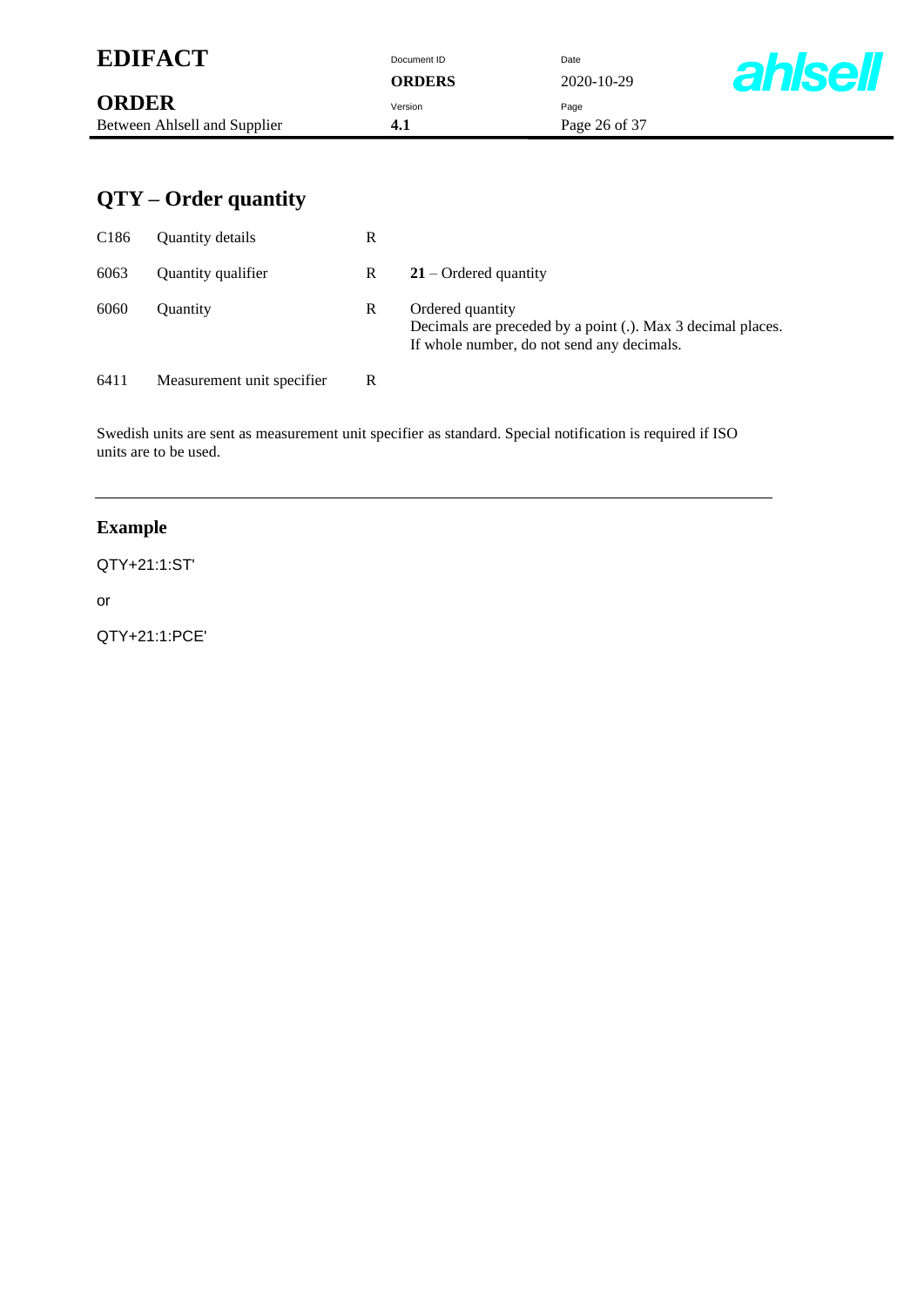| <b>EDIFACT</b>               | Document ID   | Date          |                |
|------------------------------|---------------|---------------|----------------|
|                              | <b>ORDERS</b> | 2020-10-29    | <b>ahlsell</b> |
| <b>ORDER</b>                 | Version       | Page          |                |
| Between Ahlsell and Supplier | 4.1           | Page 27 of 37 |                |

# **DTM – Requested delivery date**

| C <sub>507</sub> | Date                   | R | Indicate date                                      |
|------------------|------------------------|---|----------------------------------------------------|
| 2005             | Date qualifier         | R | $2 -$ Requested delivery date (received by buyer). |
| 2380             | Date value             | R | Date in the format SSYYMMDD.                       |
| 2379             | Date, format qualifier | R | 102 – The format for the above date is SSYYMMDD    |

# **Example**

DTM+2:20100913:102'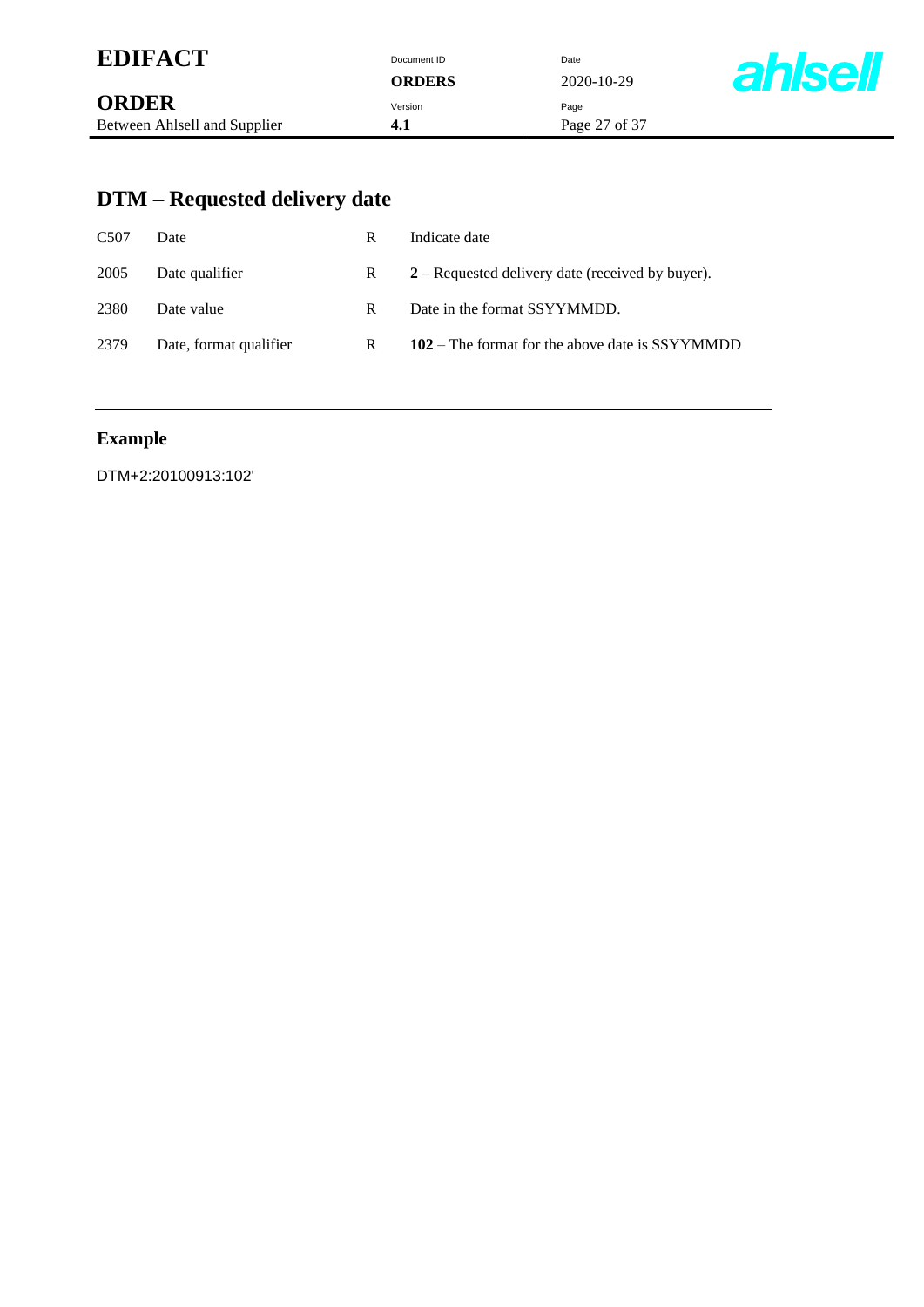| <b>EDIFACT</b>               | Document ID<br>ORDERS | Date<br>$2020 - 10 - 29$ | <b>ahlse</b> |
|------------------------------|-----------------------|--------------------------|--------------|
| <b>ORDER</b>                 | Version               | Page                     |              |
| Between Ahlsell and Supplier | 4.1                   | Page 28 of 37            |              |

### **FTX – Free text**

| 4451             | Text subject qualifier | R | Code indicating usage area for the information in the segment.<br><b>ZZZ</b> – Mutually defined by trading partners.<br>$LIN - Information$ about the order line |
|------------------|------------------------|---|------------------------------------------------------------------------------------------------------------------------------------------------------------------|
| C <sub>108</sub> | Text string            | D | Free text, one to five lines.                                                                                                                                    |
| 4440             | Free text line 1       | R | Line $1$ .                                                                                                                                                       |
| 4440             | Free text line 2       | O | Line 2. If required.                                                                                                                                             |
| 4440             | Free text line 3       | O | Line 3. If required.                                                                                                                                             |
| 4440             | Free text line 4       | O | Line 4. If required.                                                                                                                                             |
| 4440             | Free text line 5       | O | Line 5. If required.                                                                                                                                             |

For transit and acquisition orders, information from Ahlsell's original customer orders is sent here. Should be included on transport documents. Always use FTX+LIN prior FTX+ZZZ. FTX+LIN will only occur at central acquisition and contains information about how the items should be labelled. (See Annex 1)

#### **Example**

FTX+ZZZ+++Text from customer order line'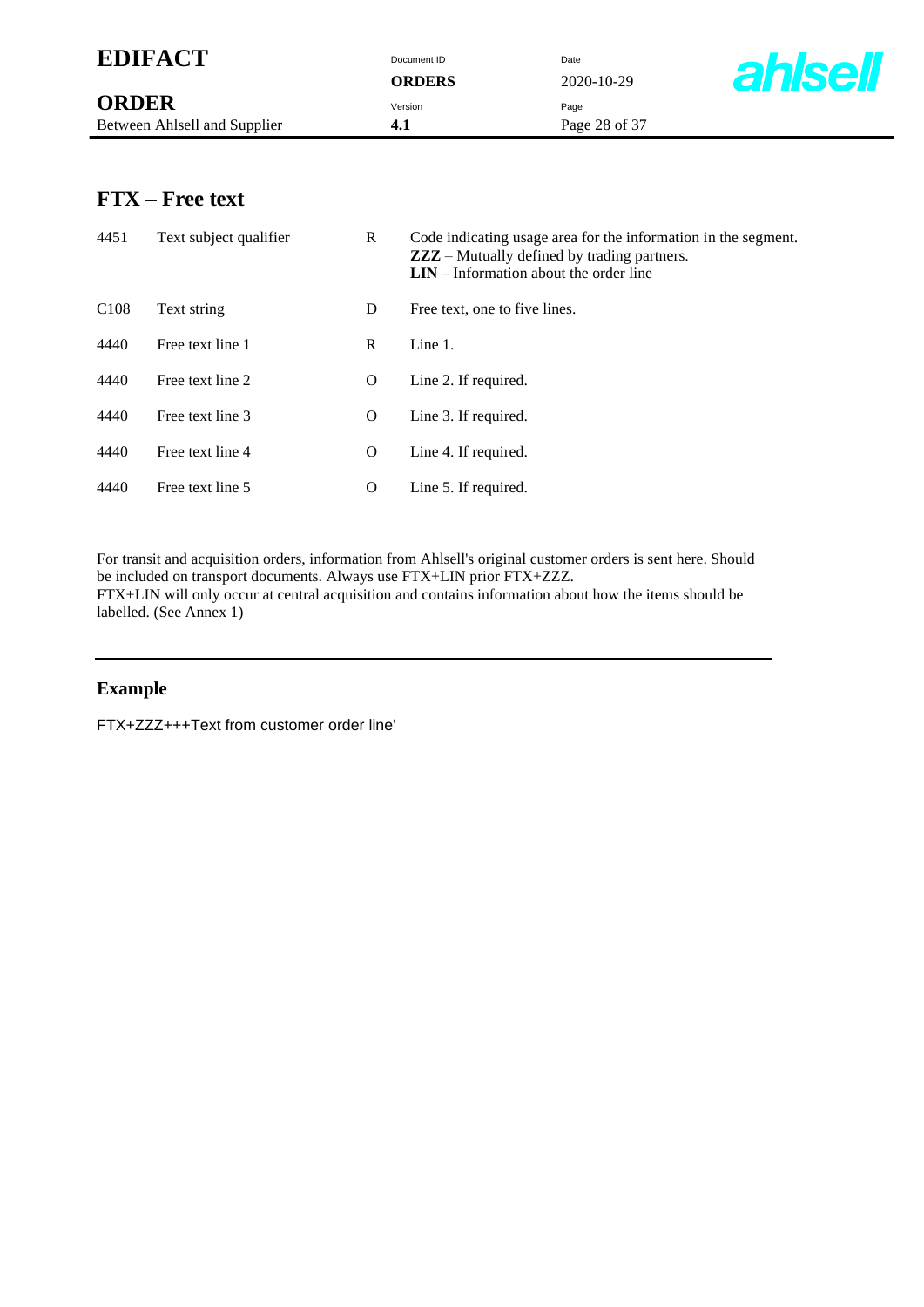| <b>EDIFACT</b>               | Document ID   | Date          |                |
|------------------------------|---------------|---------------|----------------|
|                              | <b>ORDERS</b> | 2020-10-29    | <b>ahlsell</b> |
| <b>ORDER</b>                 | Version       | Page          |                |
| Between Ahlsell and Supplier | 4.1           | Page 29 of 37 |                |
|                              |               |               |                |

# **UNS – Start of summary**

| 0081 | Section identification | $S - Summarv$                                                                                                                       |
|------|------------------------|-------------------------------------------------------------------------------------------------------------------------------------|
|      |                        | The UNS segment separates the message's detail lines from the end.<br>It is mandatory and DE 0081 is always 'S' (Start of summary). |

# **Example**

UNS+S'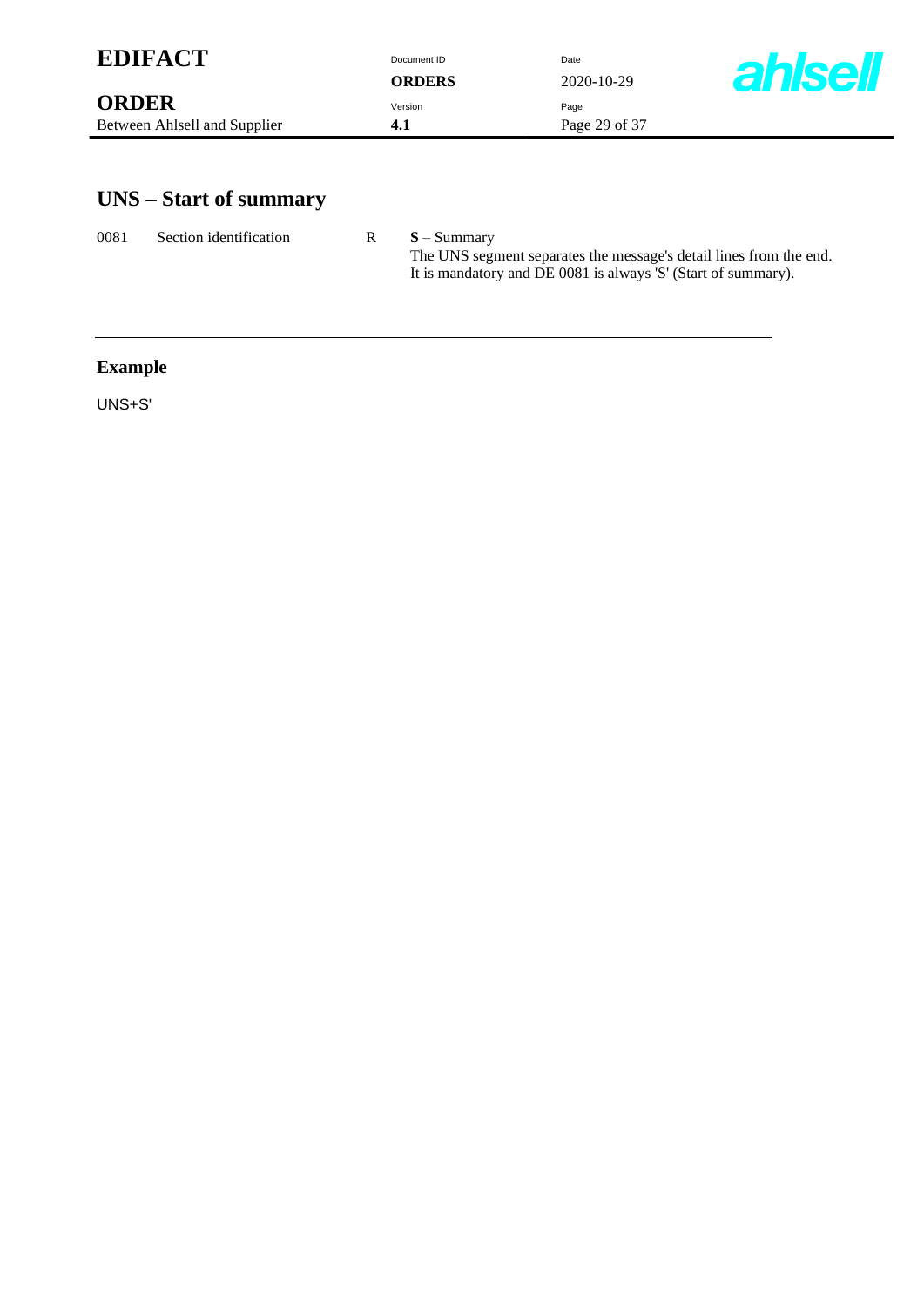| <b>EDIFACT</b> | Document ID | Date |
|----------------|-------------|------|
|                |             |      |

**ORDERS** 2020-10-29



### **CNT – Control total – number of lines**

| C <sub>270</sub> | Control           | R | Control field.<br>Used by the recipient's application for a limited check that the<br>message is complete and that it was not distorted or manipulated<br>during transmission. |
|------------------|-------------------|---|--------------------------------------------------------------------------------------------------------------------------------------------------------------------------------|
| 6069             | Control qualifier | R | $2 -$ Number of line items in the message.<br>(Total of LIN segments)                                                                                                          |
| 6066             | Control value     | R | Control total quantity.                                                                                                                                                        |

### **Example**

CNT+2:3'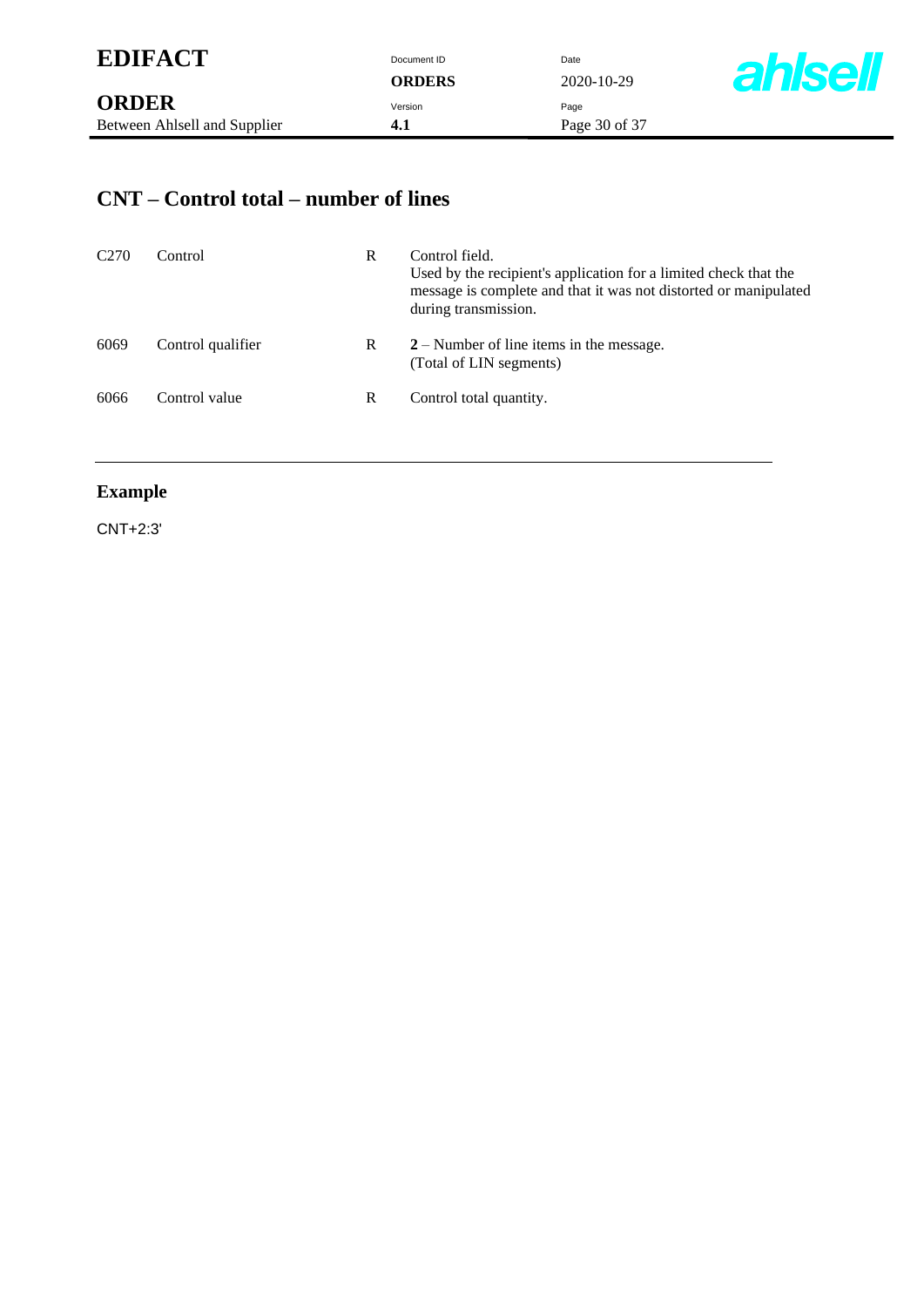| <b>ahlsell</b> |
|----------------|
|                |
|                |

# **UNT – Message trailer**

| 0074 | Number of segments       |    | Number of segments from preceding UNH up to and including UNT. |
|------|--------------------------|----|----------------------------------------------------------------|
| 0062 | Message reference number | R. | Contains the same reference number as in the preceding UNH.    |

# **Example**

UNT+27+1'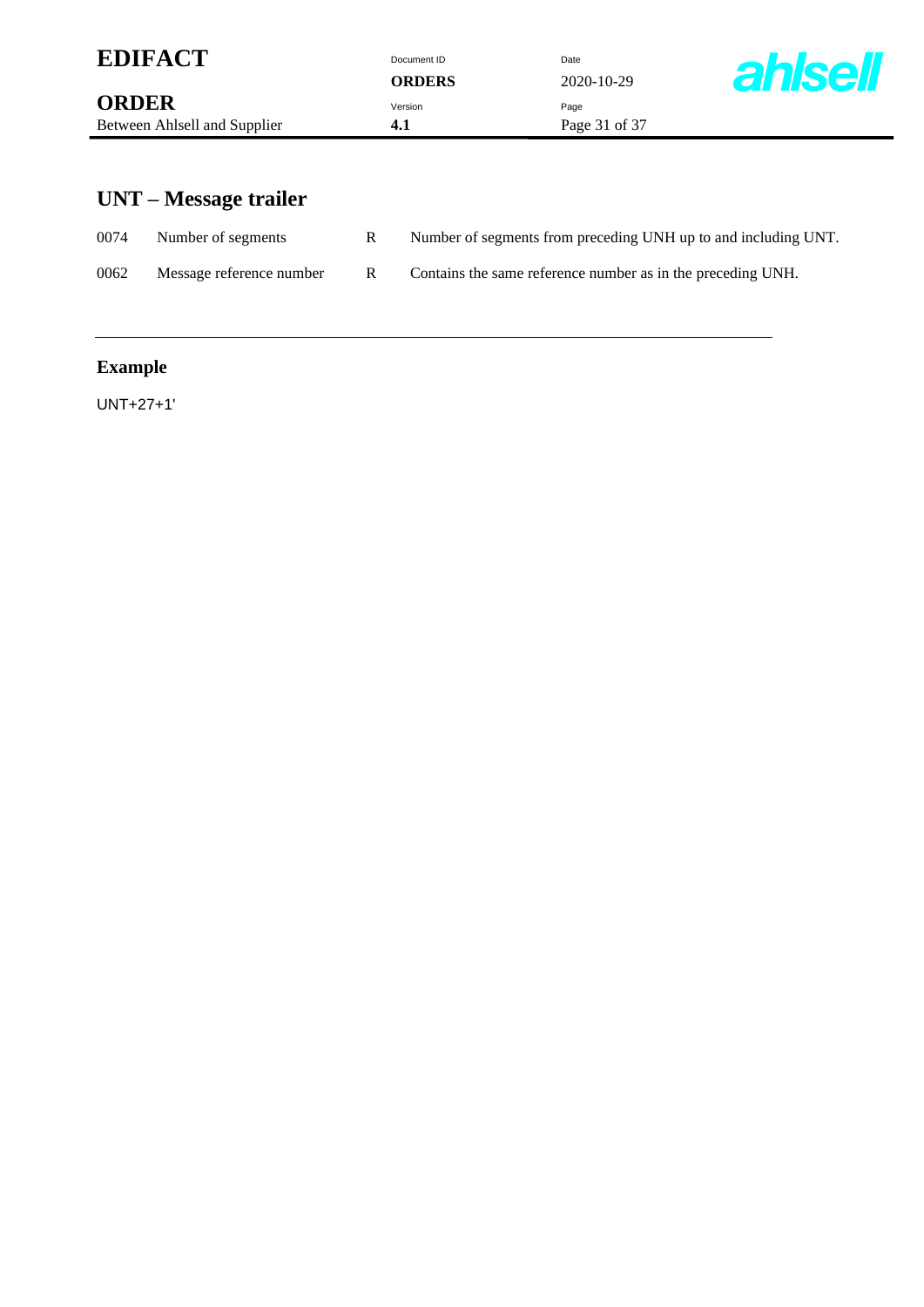| <b>EDIFACT</b>               | Document ID<br><b>ORDERS</b> | Date<br>2020-10-29 | <b>ahlsell</b> |
|------------------------------|------------------------------|--------------------|----------------|
| <b>ORDER</b>                 | Version                      | Page               |                |
| Between Ahlsell and Supplier | 4.1                          | Page 32 of 37      |                |

### **UNZ – INTERCHANGE TRAILER**

0036 Interchange control count R Number of messages in the transaction.

0020 Interchange control reference R Refers to UNB.

### **Exempel**

UNZ+1+924'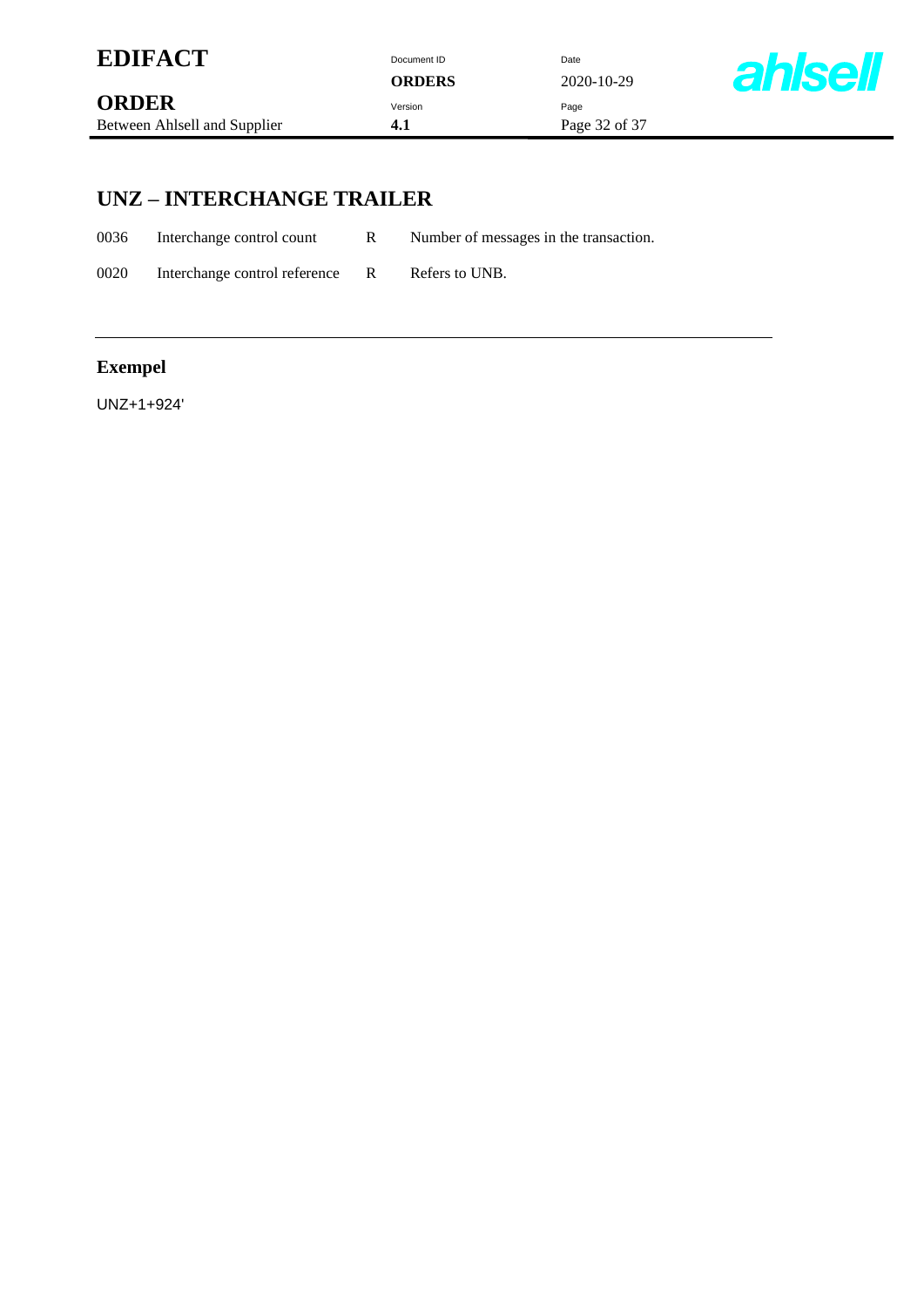| <b>EDIFACT</b> | Document ID | Date |
|----------------|-------------|------|
|                |             |      |

| <b>ORDER</b>                 | Version | Paɑe |
|------------------------------|---------|------|
| Between Ahlsell and Supplier |         | Pag  |

**ORDERS** 2020-10-29  $B = \begin{cases} 4.1 \end{cases}$  Page 33 of 37



# **Examples of ORDERS**

| <b>Stock orders</b> |  |
|---------------------|--|
|---------------------|--|

| UNH+97+ORDERS:D:93A:UN'                                   |                                     |
|-----------------------------------------------------------|-------------------------------------|
| BGM+220+35949649-002+9'                                   | Ahlsell order no 35949649           |
| DTM+137:20090424:102'                                     | Date the order was created          |
| DTM+2:20090504:102'                                       | Date the order must be received     |
| FTX+MKS+++35949649'                                       | Can be used on transport documents  |
| $RFF+PL:0'$                                               | Reference to agreement              |
| NAD+BY+7318270000006::92++AHLSELL SVERIGE                 | <b>Identifies Ahlsell</b>           |
| AB+Terminalgatan+HALLSBERG++694 81+SE'                    |                                     |
| CTA+OC+:Sven Öhman E-commerce'                            | Contact person at Ahlsell.          |
| COM+sven.ohman@ahlsell.se:EM'                             | E-mailaddress for Ahlsell           |
| COM+08-6857074:TE'                                        | Telephone number for Ahlsell.       |
| NAD+DP+2++AHLSELL SVERIGE AB+Terminalgatan Port 17-       | Delivery address.                   |
| 19+HALLSBERG++694 81+SE'                                  |                                     |
| NAD+IV+2++Ahlsell Sverige AB+Terminalgatan+HALLSBERG++694 |                                     |
| $81 + SE'$                                                |                                     |
| NAD+SU+0055::92++SUPPLIER+EDIVÄGEN                        |                                     |
| 15+AHLSELLSTADT++1117 98+SE'                              |                                     |
| RFF+VA:556023-8486'                                       |                                     |
| CTA+SR+:PETER DAVIDSSON'                                  | Contact person at supplier          |
| CUX+2:SEK:9'                                              | <b>Currency SEK</b>                 |
| TDT+1++30:Foreign'                                        |                                     |
| LIN+1++7350041490357:EN'                                  | Line number and any EAN code.       |
| PIA+5+T911857S:SA'                                        | Supplier's item number              |
| PIA+5+289318:BP'                                          | Seller's item number                |
| IMD+F++:::T-SHIRT 5123 GREY:SIZE S'                       | Item designation                    |
| QTY+21:100:ST'                                            | Order quantity 100                  |
| DTM+2:20090504:102'                                       | Date the line must be received      |
| LIN+2++7350041490364:EN'                                  | Line number and any EAN code.       |
| PIA+5+T911857M:SA'                                        | Supplier's item number              |
| PIA+5+289319:BP'                                          | Seller's item number                |
| IMD+F++:::T-SHIRT 5123 GREY:SIZE M'                       | Item designation                    |
| QTY+21:100:ST'                                            | Order quantity 100                  |
| DTM+2:20090504:102'                                       | Date the line must be received      |
| UNS+S'                                                    | <b>Totalling starts</b>             |
| CNT+2:2'                                                  | Total number of line items (LIN)    |
| UNT+32+97'                                                | Total number of segments + ref. no. |

### **Special Order Transit**

| UNH+279+ORDERS:D:93A:UN'                      |                                         |
|-----------------------------------------------|-----------------------------------------|
| BGM+234+37262122-150+9'                       | Ahlsell order no 37262122               |
| DTM+137:20100121:102'                         | Date the order was created              |
| DTM+2:20100122:102'                           | Date the order must be received         |
| FTX+MKS+++37262122'                           | Can be used on transport documents      |
| FTX+ZZZ+++Info from customer order            | Can be used on transport documents      |
| FTX+ZZZ+++Info from customer order            | Can be used on transport documents      |
| RFF+CO:YOURCONO'                              | Order number of Ahlsell's customer. Can |
|                                               | be used on transport documents          |
| $RFF+PL:0'$                                   | Reference to agreement                  |
| RFF+CR:40544301'                              | Ahlsell's order number on original      |
|                                               | customer order.                         |
| NAD+BY+7318270000006::92++AHLSELL SVERIGE     | Purchasing customer, Identifies Ahlsell |
| AB+(LILJEHOLMSVÄGEN 30)+STOCKHOLM++117 98+SE' |                                         |
| CTA+OC+:Sven Öhman E-commerce'                | Contact person at Ahlsell.              |
| COM+sven.ohman@ahlsell.se'                    | E-mailaddress for Ahlsell.              |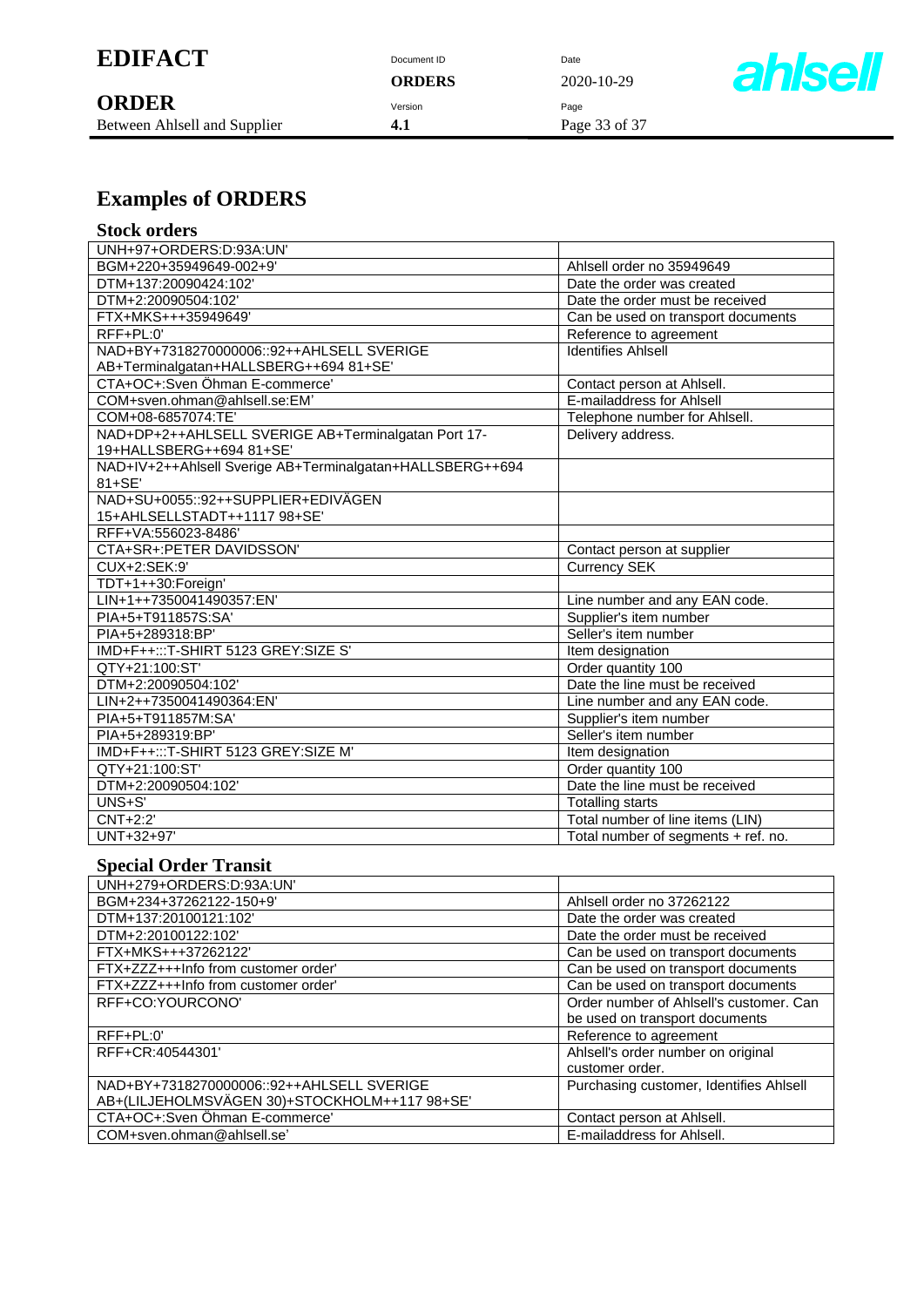| <b>EDIFACT</b> | Document ID | Date |
|----------------|-------------|------|
|                |             |      |

|                              | URDERS  | 2020-10-29    |
|------------------------------|---------|---------------|
| <b>ORDER</b>                 | Version | Page          |
| Between Ahlsell and Supplier | 4.1     | Page 34 of 37 |

**ORDERS** 2020-10-29



| COM+08-6857074:TE'                                        | Telephone number for Ahlsell.       |
|-----------------------------------------------------------|-------------------------------------|
| NAD+DP+2++AHLSELL SVERIGE                                 | Delivery address                    |
| AB+Terminalgatan+HALLSBERG++694 81+SE'                    |                                     |
| NAD+IV+2++Ahlsell Sverige AB+Terminalgatan+HALLSBERG++694 |                                     |
| $81 + SE'$                                                |                                     |
| NAD+SU+0055::92++SUPPLIER+EDIVÄGEN                        |                                     |
| 15+AHLSELLSTADT++1117 98+SE'                              |                                     |
| RFF+VA:556045-9470'                                       |                                     |
| CTA+SR+:VendRef                                           | Contact person at supplier          |
| CUX+2:SEK:9'                                              | <b>Currency SEK</b>                 |
| TDT+1++30:Foreign'                                        |                                     |
| $LIN+1'$                                                  |                                     |
| PIA+5+2905746:SA'                                         | Supplier's item number              |
| PIA+5+8749:BP'                                            | Seller's item number                |
| IMD+F++:::COMPRESSED AIR NOZZLE'                          | Item designation                    |
| QTY+21:2:ST                                               | Order quantity 2                    |
| DTM+2:20100122:102'                                       | Date the line must be received      |
| FTX+ZZZ+++Text from customer order line'                  | Can be used on transport documents  |
| $UNS + S'$                                                | <b>Totalling starts</b>             |
| $CNT+2:1'$                                                | Total number of line items (LIN)    |
| UNT+37+279'                                               | Total number of segments + ref. no. |

### **Central acquisition (see Annex 1)**

| UNH+279+ORDERS:D:93A:UN'                                  |                                     |
|-----------------------------------------------------------|-------------------------------------|
| BGM+236+37262122-150+9'                                   | Ahlsell order no 37262122           |
| DTM+137:20100121:102'                                     | Date the order was created          |
| DTM+2:20100122:102'                                       | Date the order must be received     |
| FTX+MKS+++37262122'                                       | Can be used on transport documents  |
| FTX+ZZZ+++Info from customer order'                       | Can be used on transport documents  |
| FTX+ZZZ+++Info from customer order'                       | Can be used on transport documents  |
| $RFF+PL:0'$                                               | Reference to agreement              |
| NAD+BY+7318270000006::92++AHLSELL SVERIGE                 | Purchasing customer                 |
| AB+(LILJEHOLMSVÄGEN 30)+STOCKHOLM++117 98+SE'             | <b>Identifies Ahlsell.</b>          |
| CTA+OC+:Sven Öhman E-commerce'                            | Contact person at Ahlsell.          |
| COM+sven.ohman@ahlsell.se:EM'                             | E-mailaddress for Ahlsell           |
| COM+08-6857074:TE'                                        | Telephone number for Ahlsell.       |
| NAD+DP+2++AHLSELL SVERIGE                                 | Delivery address                    |
| AB+Terminalgatan+HALLSBERG++694 81+SE'                    |                                     |
| NAD+IV+2++Ahlsell Sverige AB+Terminalgatan+HALLSBERG++694 |                                     |
| 81+SE'                                                    |                                     |
| NAD+SU+0055::92++SUPPLIER+EDIVÄGEN                        |                                     |
| 15+AHLSELLSTADT++1117 98+SE'                              |                                     |
| RFF+VA:556045-9470'                                       |                                     |
| CTA+SR+:VendRef                                           | Contact person at supplier          |
| CUX+2:SEK:9'                                              | <b>Currency SEK</b>                 |
| TDT+1++30:Foreign'                                        |                                     |
| $LIN+1'$                                                  |                                     |
| PIA+5+2905746:SA'                                         | Supplier's item number              |
| PIA+5+8749:BP'                                            | Seller's item number                |
| IMD+F++:::COMPRESSED AIR NOZZLE'                          | Item designation                    |
| QTY+21:2:ST'                                              | Order quantity 2                    |
| DTM+2:20100122:102'                                       | Date the line must be received      |
| FTX+ZZZ+++Text from customer order line'                  | Can be used on transport documents  |
| FTX+LIN++51530351:Markings'                               | Must be used on transport documents |
|                                                           | and on the items.                   |
| UNS+S'                                                    | <b>Totalling starts</b>             |
| CNT+2:1'                                                  | Total number of line items (LIN)    |
| UNT+30+279'                                               | Total number of segments + ref. no. |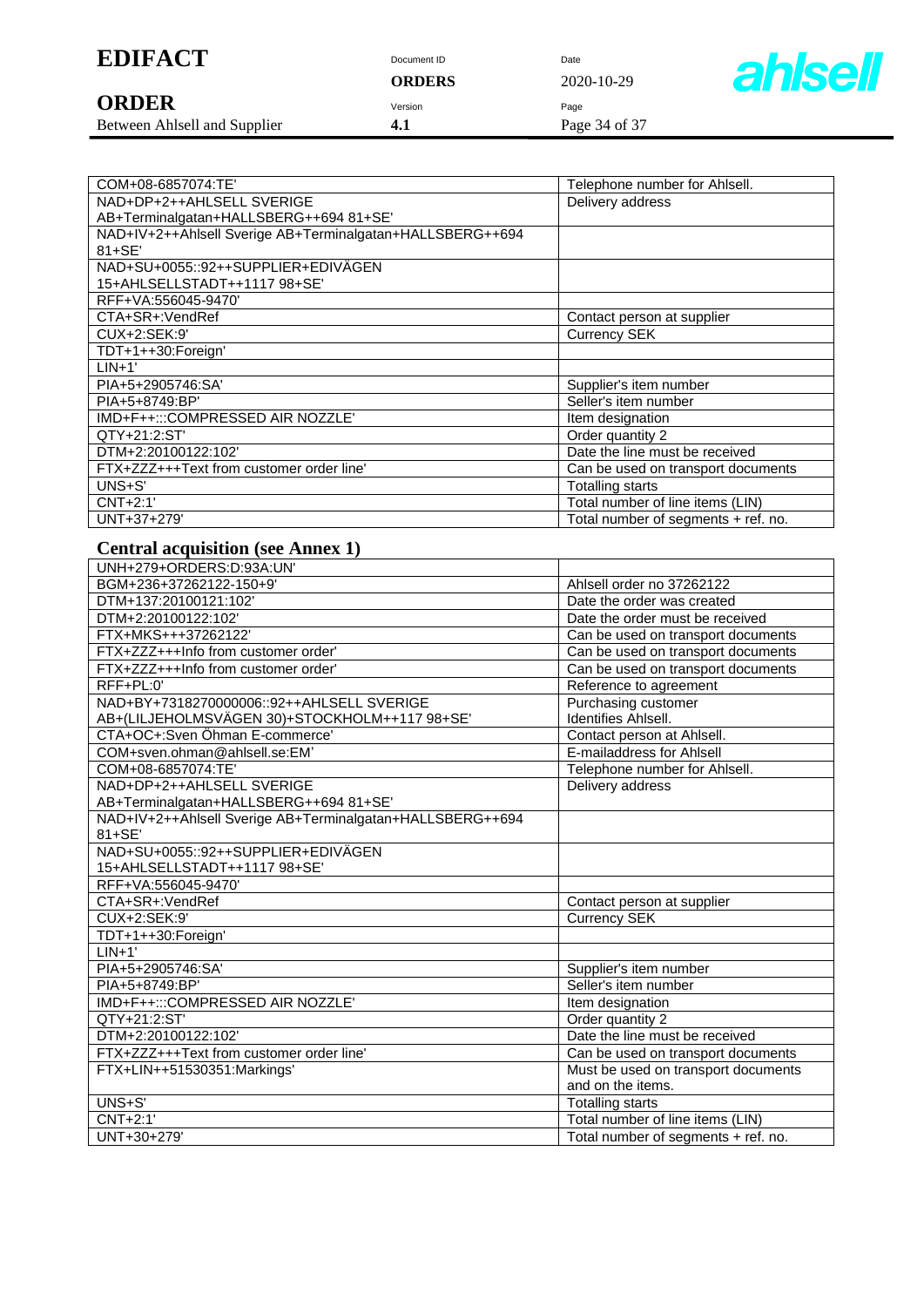| <b>EDIFACT</b> | Document ID | Date |
|----------------|-------------|------|
|                |             |      |

| <b>ORDER</b>                 | Version |     |
|------------------------------|---------|-----|
| Detroit Ablasti and Cunnling |         | Daa |

Between Ahlsell and Supplier **4.1** Page 35 of 37

**ORDERS** 2020-10-29



|  |  | <b>Special order drop-ship</b> |  |  |
|--|--|--------------------------------|--|--|
|--|--|--------------------------------|--|--|

| UNH+279+ORDERS:D:93A:UN'                                  |                                         |  |
|-----------------------------------------------------------|-----------------------------------------|--|
| BGM+235+37262122-150+9'                                   | Ahlsell order no 37262122               |  |
| DTM+137:20100121:102'                                     | Date the order was created              |  |
| DTM+2:20100122:102'                                       | Date the order must be received         |  |
| FTX+MKS+++COMARK12'                                       | Importing marking of the goods          |  |
| FTX+ZZZ+++Info from customer order'                       | Can be used on transport documents      |  |
| FTX+ZZZ+++Info from customer order'                       | Can be used on transport documents      |  |
| RFF+CO:YOURCONO'                                          | Order number of Ahlsell's customer. Can |  |
|                                                           | be used on transport documents          |  |
| RFF+PL:0'                                                 | Reference to agreement                  |  |
| RFF+CR:40544301'                                          | Ahlsell's order number on original      |  |
|                                                           | customer order.                         |  |
| NAD+BY+7318270000006::92++AHLSELL SVERIGE                 | Purchasing customer                     |  |
| AB+(LILJEHOLMSVÄGEN 30)+STOCKHOLM++117 98+SE'             | <b>Identifies Ahlsell</b>               |  |
| CTA+OC+:Sven Öhman E-commerce'                            | Contact person at Ahlsell.              |  |
| COM+sven.ohman@ahlsell.se'                                | E-mailaddress for Ahlsell               |  |
| COM+08-6857074:TE'                                        | Telephone number for Ahlsell.           |  |
| NAD+DP+++SLUTADRESSEN AB+ANVÄNDARG. 1+TESTBYN++117        | Delivery address.                       |  |
| 98+SE'                                                    |                                         |  |
| NAD+IV+2++Ahlsell Sverige AB+Terminalgatan+HALLSBERG++694 |                                         |  |
| $81 + SE'$                                                |                                         |  |
| NAD+SU+0055::92++SUPPLIER+EDIVÄGEN                        |                                         |  |
| 15+AHLSELLSTADT++1117 98+SE'                              |                                         |  |
| RFF+VA:556045-9470'                                       |                                         |  |
| CTA+SR+:VendRef                                           | Contact person at the supplier          |  |
| Currency SEK<br>CUX+2:SEK:9'                              |                                         |  |
| TDT+1++30:Foreign'                                        |                                         |  |
| $LIN+1'$                                                  |                                         |  |
| PIA+5+2905746:SA'                                         | Supplier's item number                  |  |
| PIA+5+8749:BP'                                            | Seller's item number                    |  |
| IMD+F++:::COMPRESSED AIR NOZZLE'                          | Item designation                        |  |
| QTY+21:2:ST'                                              | Order quantity 2                        |  |
| DTM+2:20100122:102'                                       | Date the line must be received          |  |
| FTX+ZZZ+++Text from customer order line'                  | Can be used on transport documents      |  |
| UNS+S'                                                    | <b>Totalling starts</b>                 |  |
| $CNT+2:1'$<br>Total number of line items (LIN)            |                                         |  |
| UNT+37+279'<br>Total number of segments + ref. no.        |                                         |  |